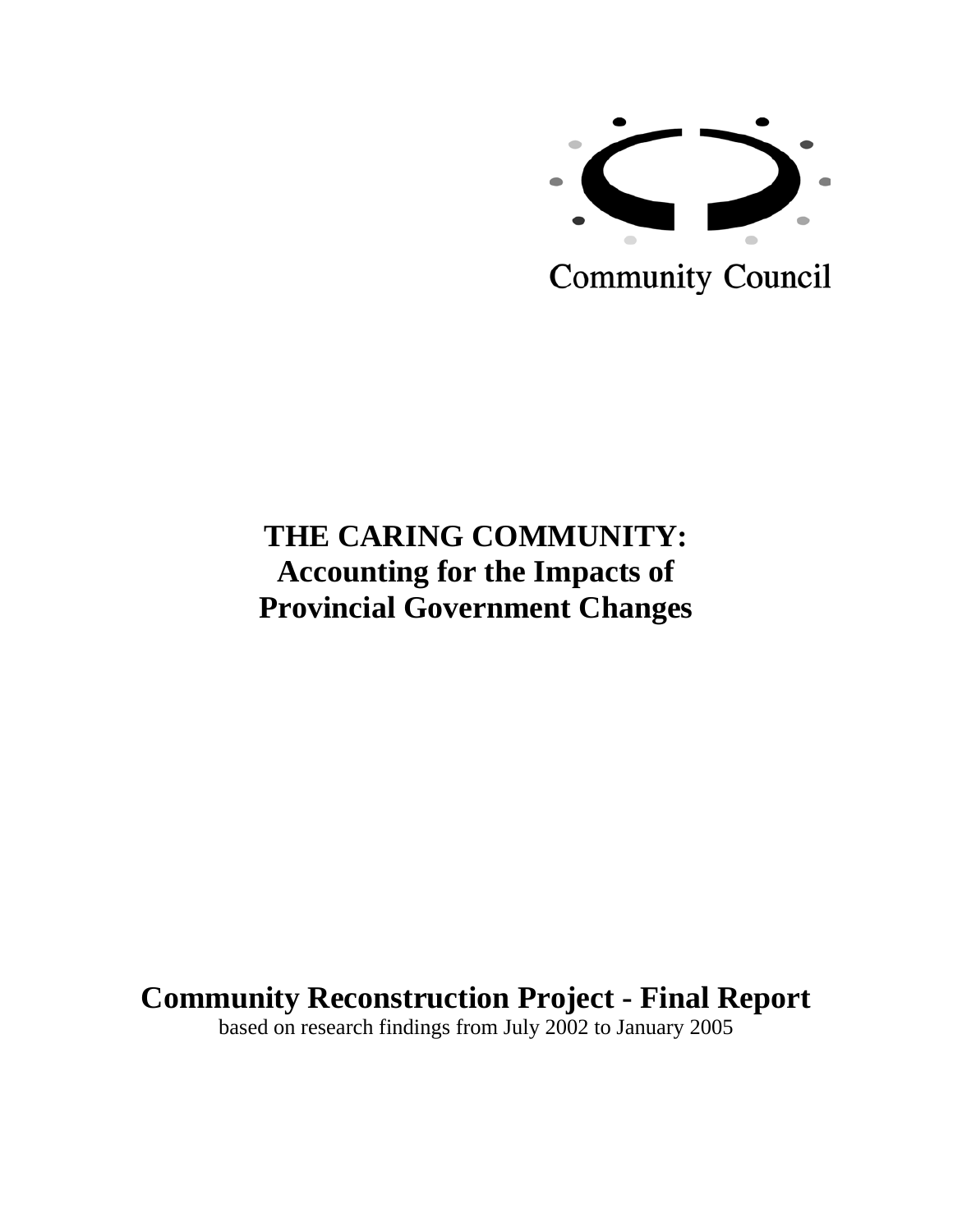The Community Council is a respected community-based society serving the people in British Columbia's Capital Region. The Community Council is supported by its members and by the United Way of Greater Victoria, contracted services and the municipalities of Esquimalt, Oak Bay, Saanich and Victoria.

> Its vision - *a sustainable quality of life for everyone in BC's Capital Region.* Its mission – *providing leadership to bring the community together.*

Community Social Planning Council of Greater Victoria 1144 Fort Street, Victoria BC, V8V 3K8 • phone: (250) 383-6166 • fax: (250) 385-6712 email: info@communitycouncil.ca • www.communitycouncil.ca

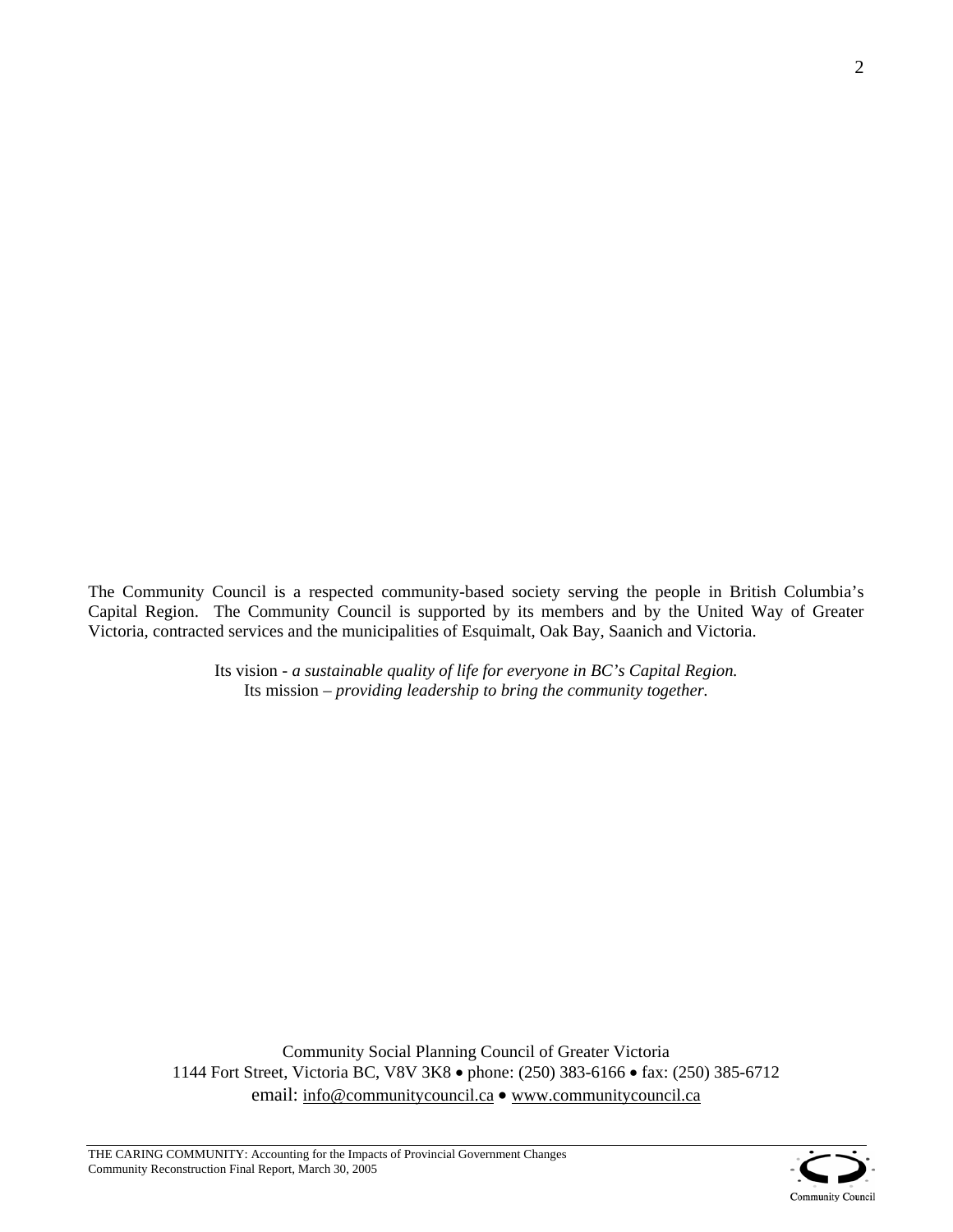28

8. ENDNOTES

# **TABLE OF CONTENTS**

| page |    |                                                                                                                                               |
|------|----|-----------------------------------------------------------------------------------------------------------------------------------------------|
| 5    |    | 1. INTRODUCTION                                                                                                                               |
| 5    |    | <b>Background Information</b><br>1.1                                                                                                          |
| 6    |    | Project Methodology, Participation and Limitations<br>1.2                                                                                     |
| 8    |    | 2. PROVINCIAL CHANGES WITH MOST EXTENSIVE PERSONAL IMPACTS<br>Particular provincial changes had extensive impacts on people in the community. |
| 8    |    | Changes to Income Assistance Benefits and Policies<br>2.1                                                                                     |
| 9    |    | <b>Changes to Personal Support Services</b><br>2.2                                                                                            |
| 10   | 3. | SPECIFIC IMPACTS ON VULNERABLE INDIVIDUALS AND FAMILIES                                                                                       |
|      |    | Government changes had varying degrees of harmful and helpful impacts on people's lives.                                                      |
| 10   |    | 3.1 Personal Finances and Survival                                                                                                            |
| 14   |    | 3.2 Personal Supports and Resources                                                                                                           |
| 18   | 4. | IMPACTS OF PROVINCIAL CHANGES ON THE COMMUNITY'S CAPACITY TO CARE<br>Government changes also affected community services.                     |
| 18   |    | <b>Harmful Impacts</b><br>4.1                                                                                                                 |
| 21   |    | <b>Helpful Impacts</b><br>4.2                                                                                                                 |
| 23   | 5. | SPECIFIC IMPACTS ON COMMUNITY SOCIAL SERVICES<br>Government changes affected the capacity of community agencies to provide services.          |
| 23   |    | Funding<br>5.1                                                                                                                                |
| 24   |    | 5.2 Personnel                                                                                                                                 |
| 25   |    | <b>Volunteers and Students</b><br>5.3                                                                                                         |
| 26   | 6. | REBUILDING THE COMMUNITY'S CAPACITY TO CARE<br>Community agencies made recommendations for redressing the most harmful impacts.               |
| 26   |    | Increase Personal Income for Vulnerable Populations<br>6.1                                                                                    |
| 26   |    | 6.2 Provide Adequate and Appropriate Support for Vulnerable Populations                                                                       |
| 26   |    | 6.3 Strengthen the Community's Capacity to Care                                                                                               |
| 27   | 7. | CONCLUSION                                                                                                                                    |
|      |    |                                                                                                                                               |

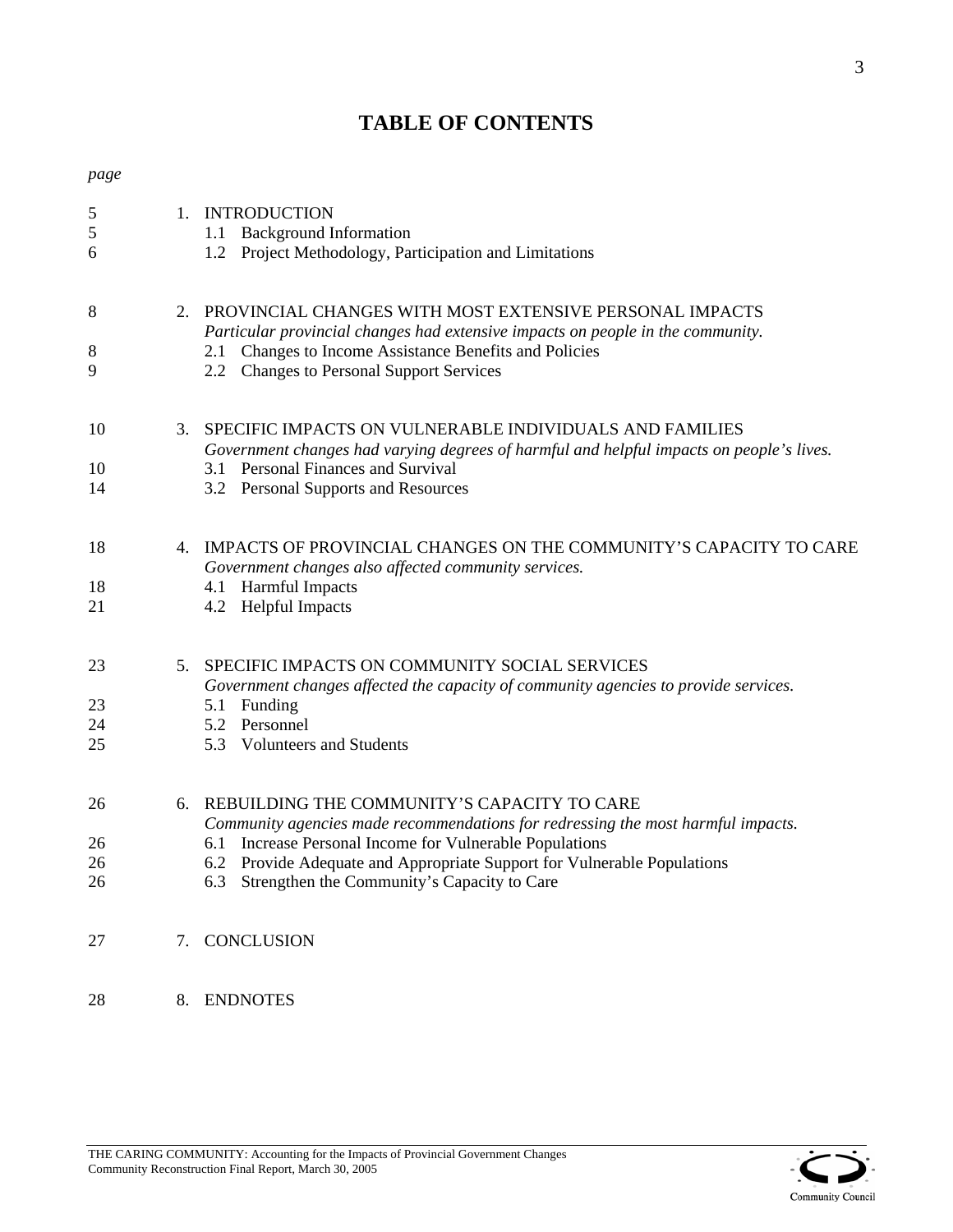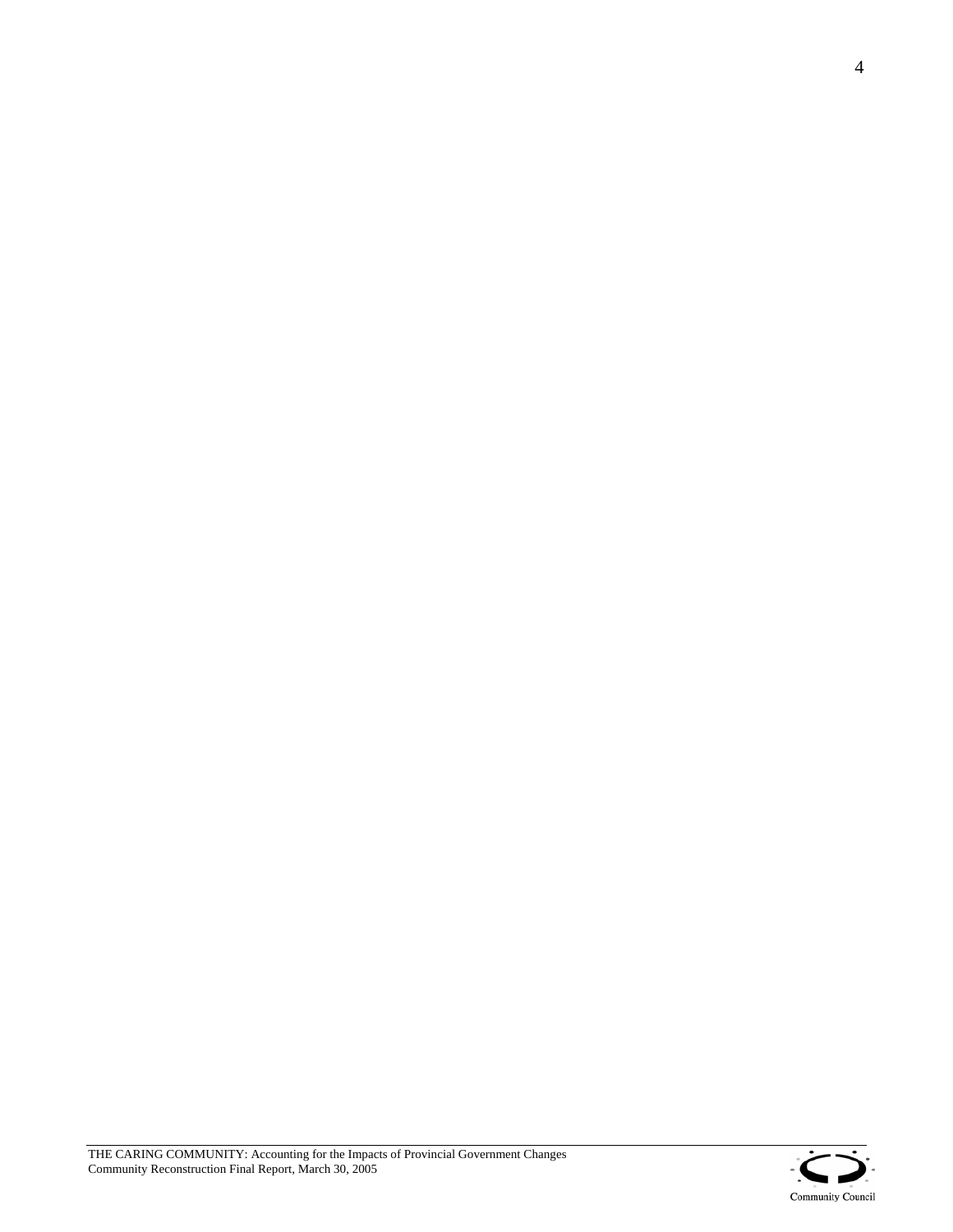# **INTRODUCTION**

### **1.1 Background Information**

The current government of British Columbia restructured social legislation and policies in the last few years. The Community Reconstruction Project is a three-year community-based response to the impacts that the government's restructuring have had on people who need social services in BC's Capital Region. The project is an initiative of the Community Social Planning Council and is funded by the United Way of Greater Victoria.

This report documents the Community Reconstruction Project's research findings from between July 2002 and January 2005. These findings relate to impacts of provincial government policy and funding changes on vulnerable citizens and on community-based social services in the Capital Regional District. During that period, 28 non-profit agencies in the region shared information, discussed findings, explored strategies and made recommendations for change.

#### *Goals of the Community Reconstruction Project:*

- *1. Increase community knowledge by tracking the impacts of provincial government changes on individuals and families in the Capital Region,*
- *2. Build stronger relationships among non-profit agencies and other community sectors by coming together to discuss information and explore strategies,*
- *3. Mobilize new resources in our community (government, non-government, and private sector) for meeting the needs of the people most impacted, by widely publicizing project findings and their implications for the region, and by encouraging the community to work together on effective strategies.*

The Community Social Planning Council organized a Steering Committee to develop and monitor the project, made up of individuals from the Community Council, United Way of Greater Victoria, University of Victoria History Department and School of Social Work, Vancouver Island Public Interest Research Group, BC Government Employees Union, and community agencies: Association of Family Serving Agencies, Burnside Gorge Community Association, Victoria CoolAid Society, and the Association of Service Providers for Employability and Career Training.

The findings from the study showed extensive evidence of harmful impacts on the clients and, subsequently, on the capacity of all of the participating agencies. The study also showed some evidence of helpful impacts that affected discrete populations. The boards, staff and volunteers of the participating agencies are concerned about the negative outcomes of many of the provincial government's changes. They identified the key government changes made since 2002 that most impacted vulnerable individuals, families, agency services and the community as a whole. Then the agencies made recommendations for redressing the most damaging impacts.

The provincial government frequently changed policies and funding in recent years, and the complexity of these changes presented a challenge when interpreting the data. Rarely could just one provincial change be linked to just one impact. More often a combination of several changes resulted in multiple impacts.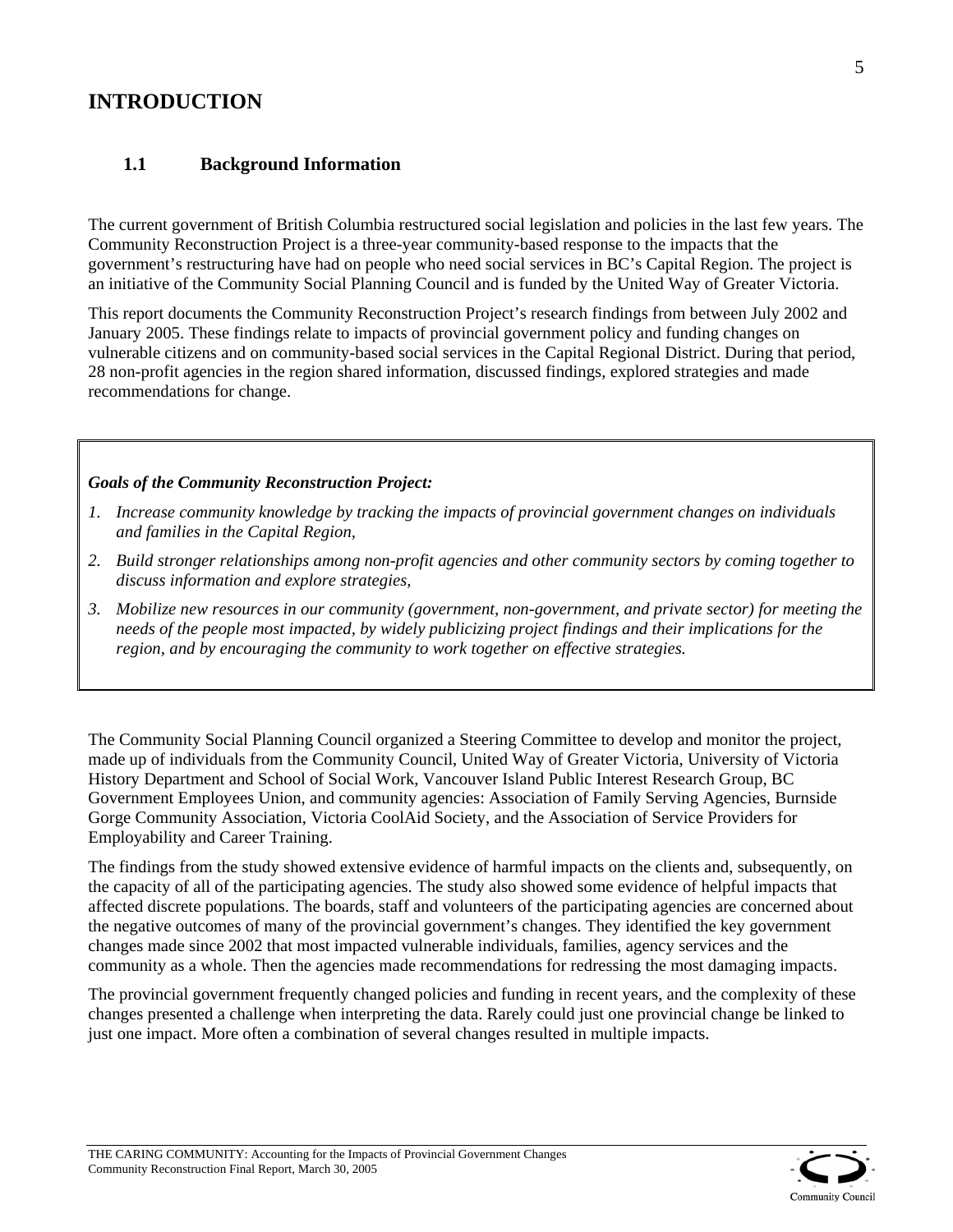# **1.2 Project Methodology, Participation and Limitations**

Agencies from the region were invited to participate through umbrella organizations and networks, including the United Way of Greater Victoria, the Association of Family Serving Agencies, the Coalition of Neighbourhood Houses and the Association of Service Providers of Employability and Career Training. The agencies involved in this study were drawn from urban and rural settings across BC's Capital Regional District. The agencies serve a range of vulnerable populations: families, single parents, women, children and youth, people with disabilities, immigrants and refugees, First Nations peoples and people living in poverty.

Participating agencies completed four survey forms between 2002 and 2004 and one telephone interview in early 2005. Survey and interview questions prompted agencies to provide qualitative and quantitative information about the impacts they had observed on the lives of their clients, on their organization and on the community. The surveys also asked agencies to describe strategies and actions developed in response to the provincial changes.<sup>1</sup> During the first year of the project, clients and staff of agencies were invited to provide stories of the impacts of provincial changes on their lives. The February 2004 project report includes experiences taken from those personal accounts.

The agencies met four times to discuss project research findings, to share strategies and information with each other, and to give advice on the key messages of this report and the three earlier public reports: *The Tip of the Iceberg: New-Era Conditions for Our Community* (June 2003), *Warning for the New Era: Citizens Are At Risk* (February 2004), and *Thin Ice: New-Era Conditions for Our Community* (June 2004).2

Ethical guidelines were put in place to ensure that project research methodology and reporting preserved individual and agency confidentiality and did not exploit vulnerable situations of individuals, families or agencies.

Agency participation remained high during the full span of the project. Of the 28 agencies, 18 contributed to all five rounds of data collection, and 21 contributed to at least four rounds. Agencies maintained their involvement throughout what has been a difficult and volatile period. Table 1 shows agency participation by data collection round.

Certain constraints placed limitations on this study. Given the modest resources at the project's disposal, agencies could not be randomly selected. The project had the capacity to invite only a limited number of agencies to participate. However, every attempt was made through umbrella agencies and networking to involve a range of agencies that served diverse populations across the region. The focus of the report was limited to legislative and policy restructuring and funding changes related to community social services and the impacts of that restructuring on vulnerable populations, non-profit organizations and the local community.

| Data collection round                        | Number of agencies providing data |
|----------------------------------------------|-----------------------------------|
| Round 1 data (July 1-December 31, 2002)      | 23                                |
| Round 2 data (January 1-June 30, 2003)       | 23                                |
| Round 3 data (July 1-December 31, 2003)      | 25                                |
| Round 4 data (January 1-June 30, 2004)       | 23                                |
| Round 5 data (July 1, 2004-January 31, 2005) |                                   |

#### **Table 1. Agency participation rates per data collection round**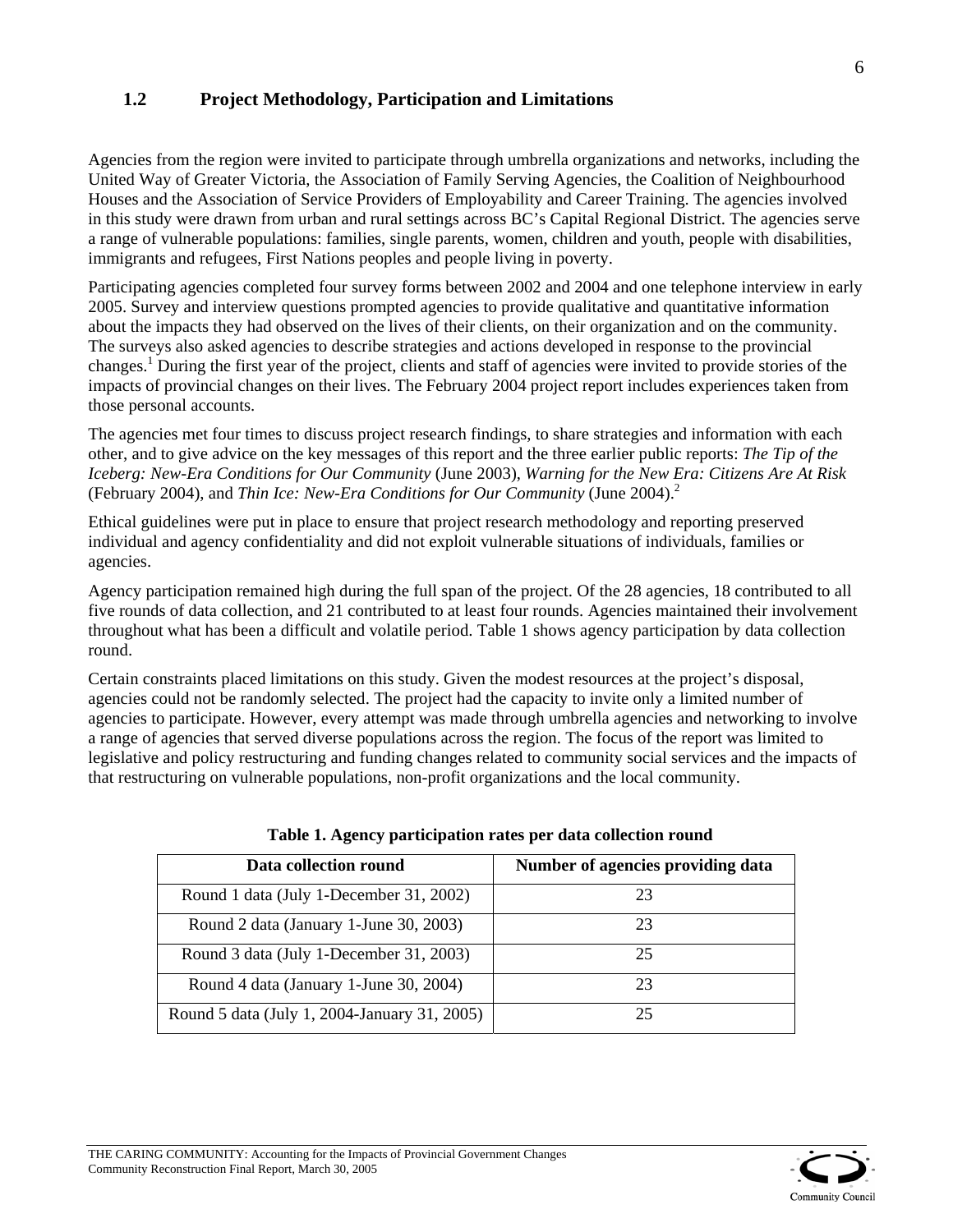Agency participation in the study was limited in the following ways. A few participating agencies could not participate in all data collection rounds (see Table 1). Five agencies came on board after the first round of data collection. A few agencies withdrew temporarily from one or more rounds. Agencies occasionally gave incomplete responses to specific questions. The arbitrary biannual data reporting periods presented challenges to agencies when at variance with their fiscal years, funding contracts, service schedules and client participation patterns.

As the project proceeded, some survey questions were refined in order to collect more detailed data. Data for July 2004 to January 2005 was collected in a November 2004 agency meeting and also in January telephone interviews. Modifications to methodology and fluctuations in agency participation impeded reliable comparison of some data. These limitations account for variations in the tables and other presentations of quantitative data.

Any changes that the government announced and initiated between the end of research in January 2005 and the release of this report in March 30, 2005, are not included in this report.

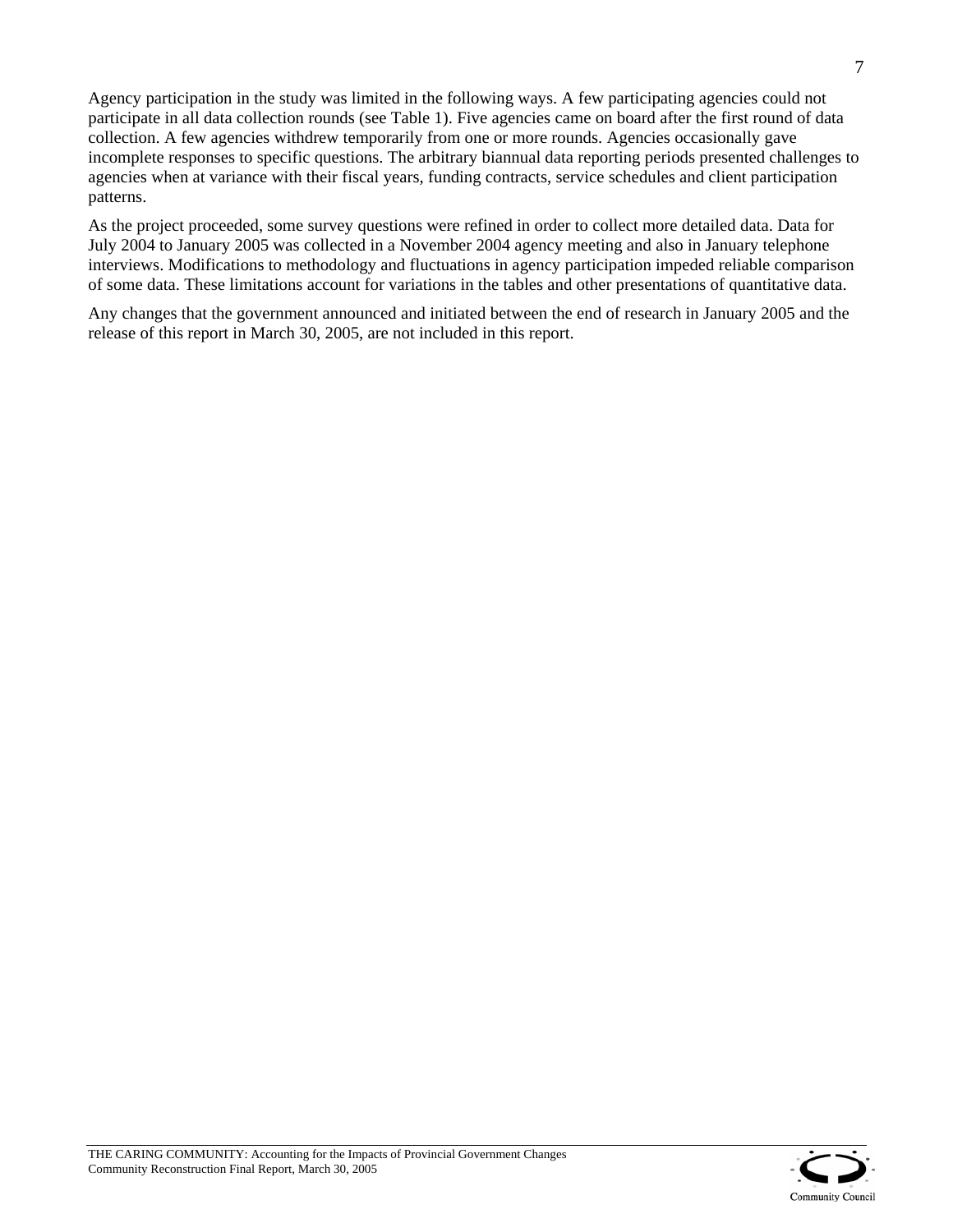# **2 PROVINCIAL CHANGES WITH MOST EXTENSIVE PERSONAL IMPACTS**

The BC Liberal government, in their *New Era Document*<sup>3</sup> and subsequent communications, set goals to improve the welfare system and to better serve individuals, children and families through restructuring. They stated that some of the changes they made were "intended to promote self-reliance and employment."<sup>4</sup> Another of the government's stated priorities was cost reduction. Their restructuring and the cuts to the budgets of several ministries – particularly in the Ministries of Human Resources, Children and Family Development, Attorney General, and Community, Aboriginal and Women's Services – have affected the lives of individuals and families.

Community Reconstruction Project findings indicated that some government changes had extensive negative impacts on vulnerable citizens of this community. In each data collection period, most agencies saw no improvements to their clients' lives as a result of the provincial government changes; in fact, they reported, their lives had become worse (See Table 2). Throughout the surveyed periods, the agencies often questioned whether the government policies would be effective in achieving the goals of supporting those most in need and of moving people off government assistance and into jobs.

| <b>Survey period</b>          | <b>Percent of Agencies Reporting Clients'</b><br><b>Lives Worsened</b> |  |
|-------------------------------|------------------------------------------------------------------------|--|
| January 1-June 30, 2003       | 95% of 23 agencies                                                     |  |
| July 1-December 31, 2003      | 83% of 25 agencies                                                     |  |
| January 1-June 30, 2004       | 78% of 23 agencies                                                     |  |
| July 1, 2004-January 31, 2005 | 72% of 25 agencies                                                     |  |

**Table 2. Agency reports of negative impacts of provincial changes on lives of their clients** 

# **2.1 Changes to Income Assistance Benefits and Policies5**

*'There is anxiety around cuts to welfare. People are coming in to access services not having their basic needs met, or people can't come in because they have no way to get there or no child care to allow them to come. People are staying in situations because they have nowhere to go.' – agency representative, November 2004* 

Beginning in 2002, the Ministry of Human Resources introduced key modifications to income assistance benefits and policies. These changes included reductions to benefit rates for several classes of recipients, introduction of more restrictive eligibility criteria and removal or restriction of specific supplementary supports.

- Basic support rates were cut for many employable single people and couples.
- Shelter rates were cut for families with more than one child.
- Eligibility requirements were changed. For example, after applying for benefits, most people had to wait three weeks and conduct a job search. To be eligible for assistance, childless employable applicants were required to prove they had two years of consecutive work experience in which they had earned at least \$7,000 or worked 840 hours a year.
- Supplementary assistance benefits were cut entirely or had new restrictions. Affected supplements included transitional allowances for people looking for work (unless they were in a training program), crisis grants and homemaker services.

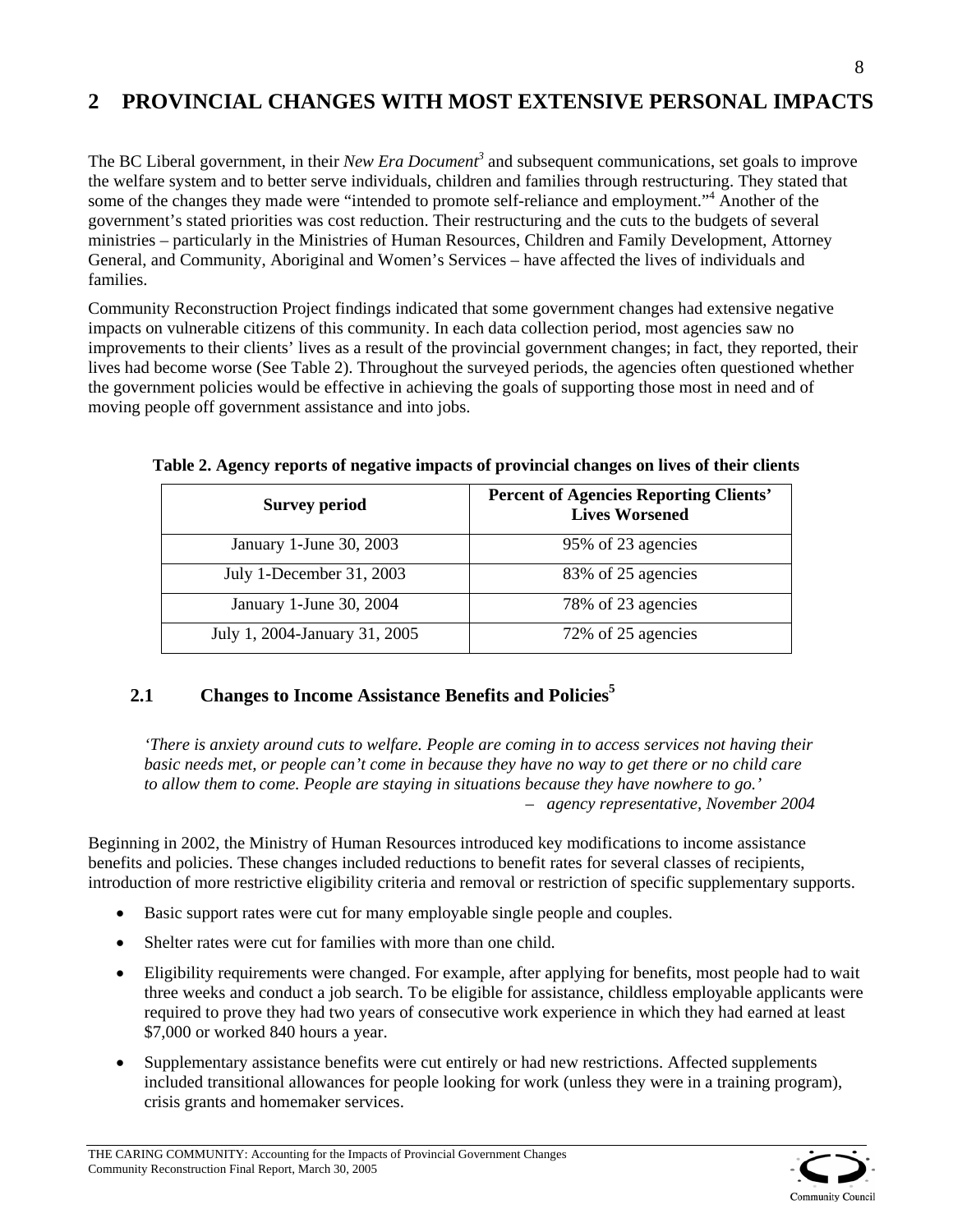- Unless they were classified as persons with disabilities, welfare recipients who were working were no longer allowed an earnings exemption, making it harder for many to progress from welfare to work. Transitional extended health benefits and other assistance such as work clothing allowances were also cut.
- A two-years-in-five limit to being on welfare was introduced, a restriction without precedent anywhere in Canada. The scope of this time limit was later modified to include a list of 25 exemption criteria.<sup>6</sup> However, the limit has remained in place.

# **2.2 Changes to Personal Support Services7**

*'What have been withdrawn are all the preventative things. Crisis management is in place, but all the things that prevent crises have been taken away.'* 

*– agency representative, November 2004* 

- Child care services funding and child care subsidies were cut. Access to child care was reduced for lower-income families, particularly single-parent families.
- Changes were made to eligibility for home care support, long-term care and Pharmacare that particularly affected the frail elderly and people with disabilities.
- Changes were made to legal aid eligibility that particularly affected cases involving abuse. It became harder for women fleeing abuse to get legal aid if there was no evidence of physical abuse.
- People receiving disability benefits were reassessed in 2003. The long and complex form intimidated people, and the review raised fears of losing the financial support needed to survive and take care of their special needs.
- Ministry budgets were reduced, which meant that staff began carrying heavier caseloads. When applying for or inquiring about benefits, individuals and families were expected to find the information they needed through web-based and voicemail government information systems.
- Policies that have redirected people in need did not always work. For example, the BC government focused resources on a province-wide helpline for victims and cut funding to local providers of victim services. Local support services have not been receiving the referrals that they expected from the provincial helpline, so sexual assault victims and others are not getting connected to the community services that could help them.
- New eligibility rules for employment programs such as Training for Jobs and Community Assistance programs reduced the choices for people needing to take many steps to self-sufficiency. Many of those clients expected to enter job-finding and job-training programs were not ready for the work world, according to agency reports.
- Funding cuts to community-based services decreased the range of resources available to poor and disadvantaged populations to meet their needs and to become more self-sufficient. New and more complex needs of many clients were sometimes outside of the agency's mandate, but shrinking community services mean that staff had nowhere to send them.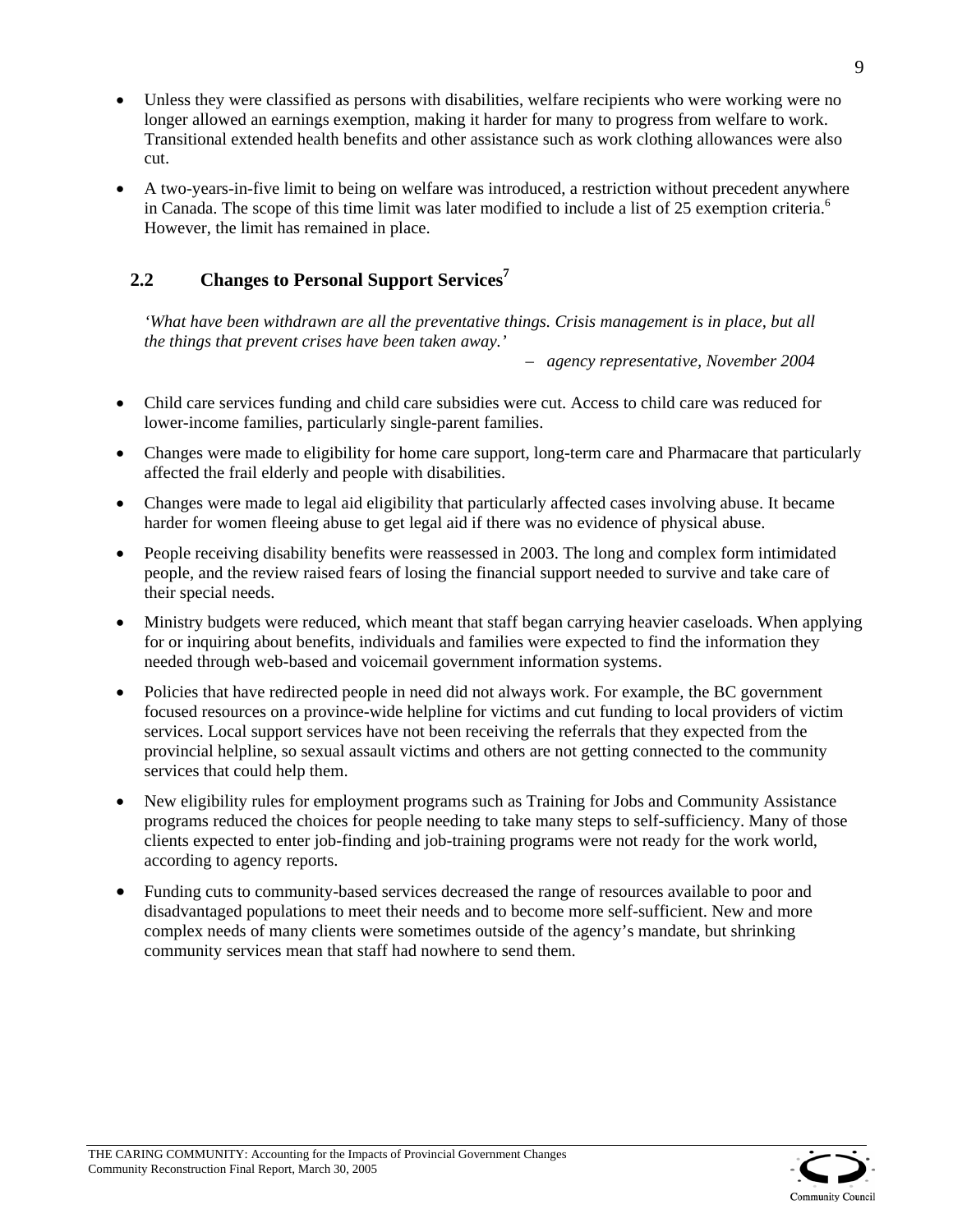# **3 SPECIFIC IMPACTS ON VULNERABLE INDIVIDUALS AND FAMILIES**

Many individuals and families who need support to become self-sufficient or just to survive are suffering because of new gaps in the social safety net brought about by government cuts. Those in the most severe crises still get some help. Others have taken some steps toward self-sufficiency but still need support to succeed. They no longer have access to such resources, and they are failing to overcome their barriers. The reduction of support for those in our community who are most vulnerable has future implications in terms of human, social and financial costs.

### **3.1 Personal Finances and Survival**

#### *Harmful Impacts*

Changes in income assistance levels increased poverty levels and prevented vulnerable individuals and families from getting their basic needs met, according to agencies.

#### **Reduced client income was consistently reported as a major hardship for the people already at the lowest end of the income scale**.

*'The current processes around income assistance undermine self-esteem and the individual's ability to move out of poverty.'* 

 *– agency representative, November 2004* 

Though many of the income assistance reductions occurred in 2002, agencies continued to report throughout the study about clients whose incomes were dropping and who were losing eligibility for government benefits. For example, between January and June 2003, 87% of agencies reported seeing clients whose income had decreased during that period; between January and June 2004, 35% of agencies reported seeing clients that had lost eligibility for benefits during that period.

#### *Poverty Facts: Survival in Victoria for a Single Parent Family*

*In 2004, 3,940 single parent families in BC's Capital Regional District – almost one-third of all singleparent families in the region – had incomes below the Canadian Council on Social Development's Low Income Cut Off (LICO).* 

*A single parent with one child receives \$555 for shelter expenses, \$325.50 for food and other expenses and a BC Family Bonus of \$123.50 on welfare – a total of \$1,004. If she is able to collect the Canada Child Tax Benefit, a GST credit, and a few other tax credits, then her after-tax income could possibly reach \$1,139.24 per month. If she works full-time at a minimum-wage job, her after-tax monthly income may be \$1,618.93 or less.* 

*The average rent for a two-bedroom apartment in Victoria is \$789, the cost of a nutritious food basket is \$248, and the average child care cost for a two-year-old is \$556, for a total of \$1,592 in basic monthly expenses.* 

*Other expenses that this family might have include: phone, laundry, dental care, MSP premiums, medicine, transportation, clothing, and entertainment.8* 

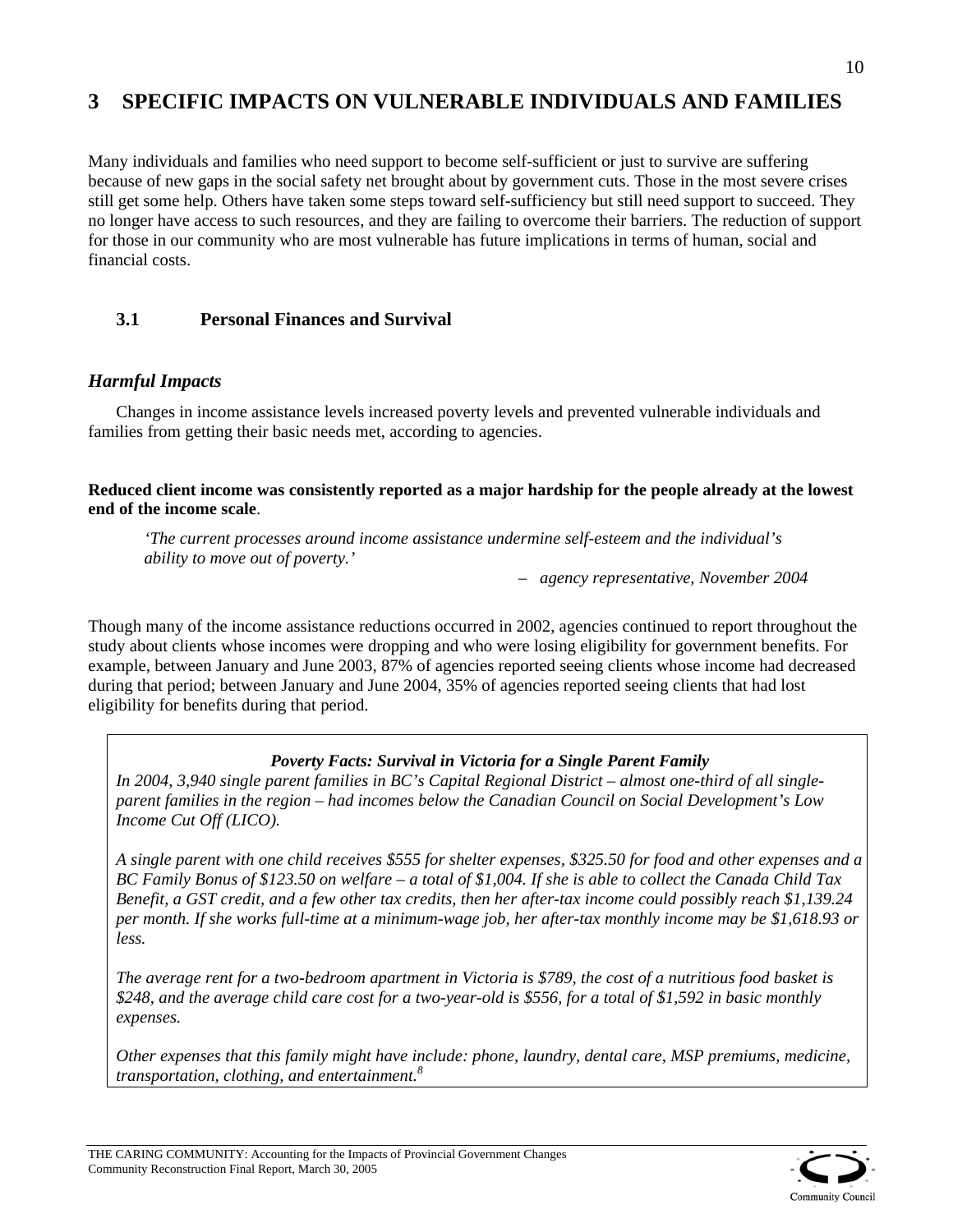#### **Throughout the study, agencies reported increases in the number of people with unmet survival needs – food, shelter, clothing, health and medical support.**

*'Increased poverty and struggles moving from welfare to work leave families more impoverished and vulnerable than they were before.'* 

*– agency serving families, January-June 2004 data* 

Table 3 shows that in each survey round, a majority of agencies reported they were seeing more people who were struggling to meet their basic requirements for daily life. Agencies also reported they were serving more clients. In order to deal with the increased numbers and the increased needs, agencies often needed to shift to triage mode, in which only the most desperate and difficult clients got help – but only enough help to survive another day, not to thrive. Others who needed help to become self-sufficient often did not even get in the door.

**Table 3. Agencies reporting an increase in clients with unmet survival needs** 

| <b>Survey period</b>     | Percentage of agencies reporting more clients<br>with basic needs unmet |
|--------------------------|-------------------------------------------------------------------------|
| July 1-December 31, 2002 | 61% of 23 agencies                                                      |
| January 1-June 30, 2003  | 78% of 23 agencies                                                      |
| July 1-December 31, 2003 | 79% of 25 agencies                                                      |
| January 1-June 30, 2004  | 61% of 23 agencies                                                      |

• **Hunger.** People were hungry and did not have enough food for themselves and their families. In each reporting period, additional agencies reported that they had started providing food and other essentials to needy clients. They set up food cupboards and emergency loan funds. They began to provide nutritious snacks, bus tickets and free second-hand clothing. This new agency role of supplying basic needs is fast becoming an established service in social service agencies, following a similar pattern to the growth of food banks from temporary measures to community fixtures several years ago.

*'We have started buying can openers to give away with our emergency food, because people are so hungry that they sometimes open up the cans right away, or they have no kitchens or places of their own.'* 

 *– community agency, January-June 2003 data* 

*'Women are hungry and do without food to do other necessary things.'* 

 *– agency representative, November 2004* 

*'People can't attend or succeed in programs, counseling or training without more resources invested in food and shelter.'* 

 *– agency representative, November 2004* 

• **Homelessness.** More and more homeless individuals and families have been coming to the agencies. There were reports throughout the study that more working poor people and immigrants were showing up at shelters. Agencies expressed concerns about growing numbers of 'hard-to-house' people – such as those with addictions or mental illnesses or prostitutes. Increasingly, poor families were unable to get affordable, appropriate housing. Throughout this survey, agencies reported seeing more and more people who had been either declared ineligible for or cut off from income assistance. Agencies suggested that in some cases, small investments could prevent immediate costs in personal misery and reduce long-term

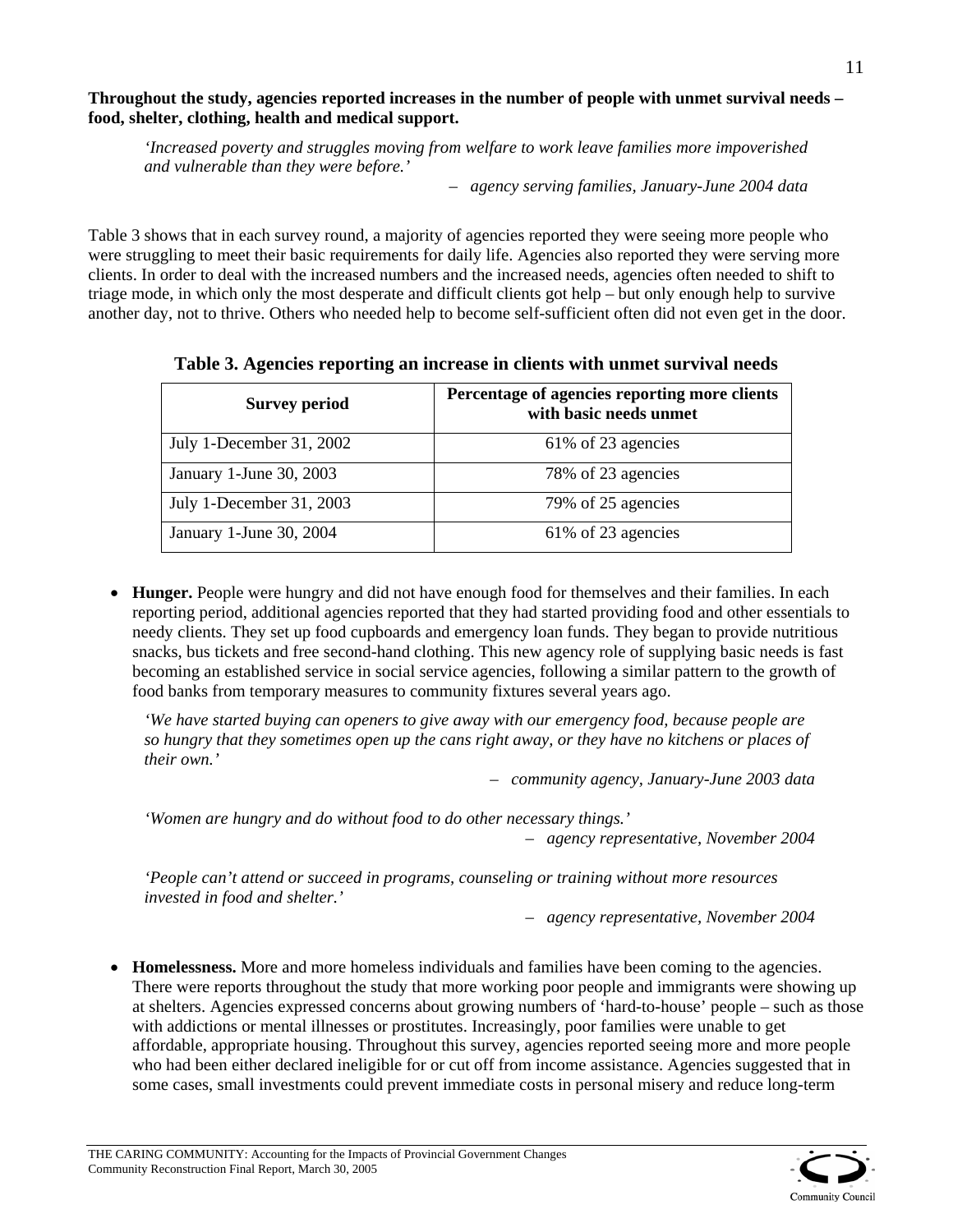costs to the community that are incurred by homelessness. For instance, a slight increase in employment assistance benefits or a small shift in the regulations could keep people from becoming homeless.

*'Number of turnaways for shelter beds and meals is steadily increasing.' 'Our numbers of homeless families have more than doubled in the last few months. Our housing advocates have been told that crisis and moving allowances through the Ministry of Human Resources have been cut even further.'* 

*– agencies serving people in crisis, January-June 2004 data* 

*'We refer two or three homeless families a day to motels. They can stay at motels in winter but get kicked out in summer when the motels can charge higher rates. People end up camping out.'* 

 *– agency representative, November 2004* 

*'There are more people on the streets.'* 

*– agency representative, November 2004* 

*'Our agency has dealt with five recent cases where pregnant women were refused income assistance increases that would have allowed them to move into better housing before their babies were born. The babies were apprehended after birth because of inadequate housing.' – agency assisting with housing, January 2005* 

• **Inadequate clothing and transportation.** Requests for clothing and transit tickets increased at agencies because people were spending the money they had on food and shelter. According to one agency, although the Ministry of Human Resources has policies in place on eligibility for such supplementary support as crisis grants and moving expenses, they are rarely given out*.*

*'People use our clothing exchange because they cannot afford to buy clothes even in a secondhand store.'* 

*– agency serving families, July-December 2003 data* 

*'Women who come in for counseling about sexualized violence are so preoccupied with their survival needs – housing and transportation – that they can't deal with the issue they came for help with.'* 

*– agency serving women, November 2004* 

• **Unmet health needs.** Because of new restrictions to income assistance benefits, agencies reported that some clients have been unable to get supplementary allowances they need for medical supplies or special diets. Agencies also reported seeing clients who have not been able to get their teeth fixed or get eyeglasses since the cuts to those income assistance subsidies.

#### **People were putting themselves in danger in order to get enough money to survive.**

*'People are getting more desperate.'* 

 *– family-serving agency, January 2005 data*

Increasingly, agencies were seeing clients turning to prostitution, to theft or to working under the table, or clients were staying in or returning to abusive relationships for financial reasons.

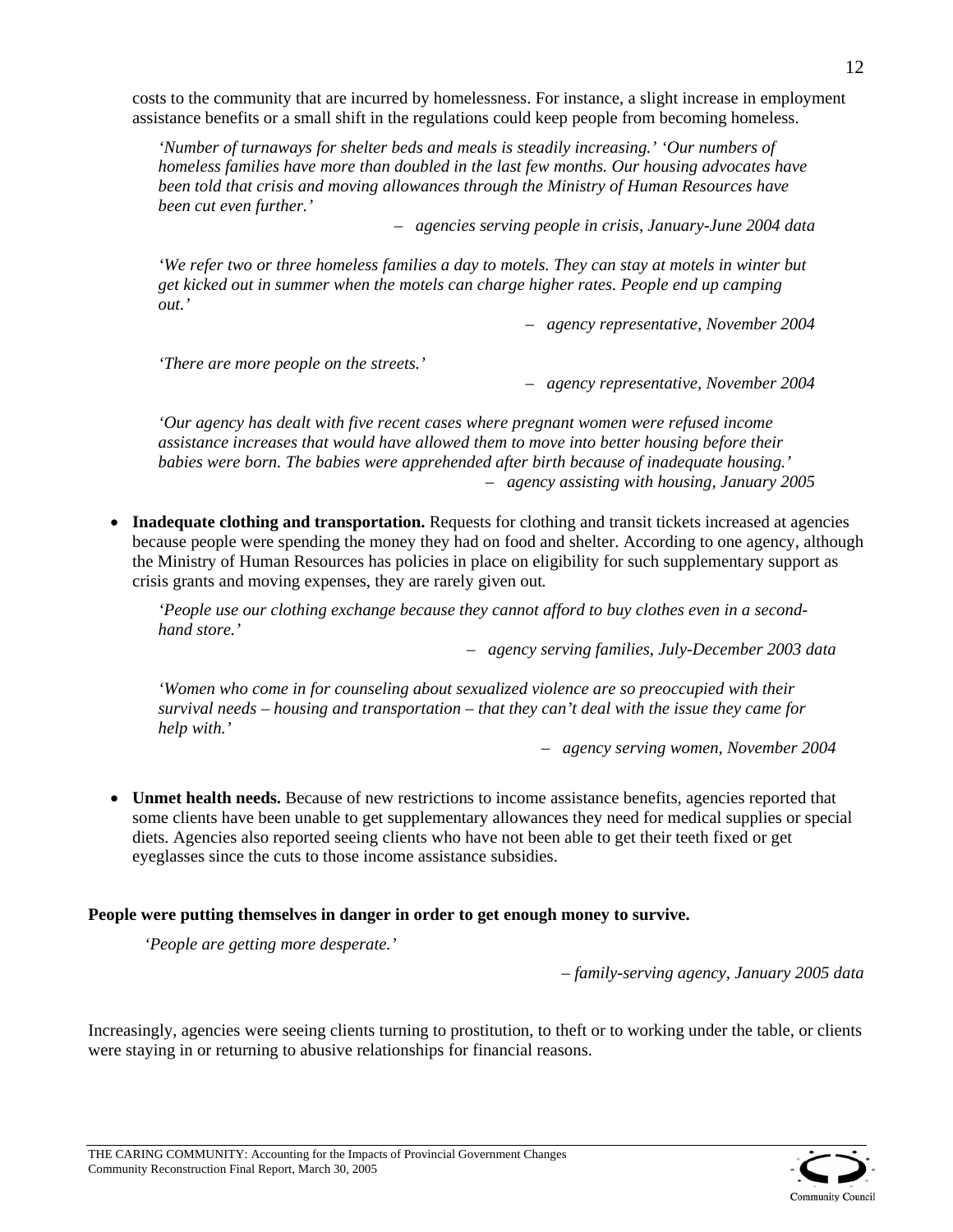#### **Stress levels of agency clients were climbing.**

Financial concerns were reported to be clients' main stress triggers. Lower assistance rates meant people were struggling to get basic needs met. Some feared losing income support in the future. There were other strains as well – less help for family problems or the disappearance of supportive programs.

In each of the three survey rounds between July 2002 and December 2003, approximately 90% of agencies reported that their clients were under more stress. Reports of high client stress dropped to 65% of agencies in the January to June 2004 survey, when the government announced new cutoff exemption criteria for the for the twoyears-in-five limit and the first cutoff date passed.

• **More violence.** Agencies were alarmed about the increased violence they were seeing. On occasion, agencies reported adding security elements to their facilities to protect the safety of their staff and their clients. In the 2004 and 2005 surveys, agencies reported seeing dangerously angry reactions from clients when they could not get services.

*'We are seeing highly barriered clients explode/implode in violence directed at our staff in unprecedented levels. In two recent incidents, clients were asked to leave the program due to inappropriate verbal and physical violence directed towards staff and clients…and the police had to be called to intervene.* 

 *– agency providing training, January-June 2004 data* 

• **Increased addictions and mental illness.** Many agencies reported seeing more people with mental health problems or who turned to drugs and alcohol because they could not cope with increasing poverty, poor nutrition, inadequate housing and the fear of losing needed financial support. According to the agencies, some of these clients felt pressured to take part in training programs that they were not ready for; others, due to their welfare classification, have not been eligible for programs that could help them.

*'This past summer, we were struck by the increase in severity of issues of the youth we serve. We have had to put locks on the bathroom doors, set up containers for used needles and other drug paraphernalia because many kids are using crystal meth and other drugs. Staff are exercising more caution as they encounter more unpredictable behaviour when clients are using. This has not happened before.'* 

 *– agency serving youth, January 2005* 

*'Youth services are being requested for alcohol and drug services. We lost this service in June (2003).'* 

*– rural service agency, July-December 2003 data* 

• **Uncertainty about government changes to income assistance.** Clients often did not understand how the complex changes to income assistance rates and eligibility would affect them. They needed information in order to understand the changes, support to deal with their fears, and advocacy to ensure they received entitled support. Agencies needed to spend more time gathering, organizing and providing information and support.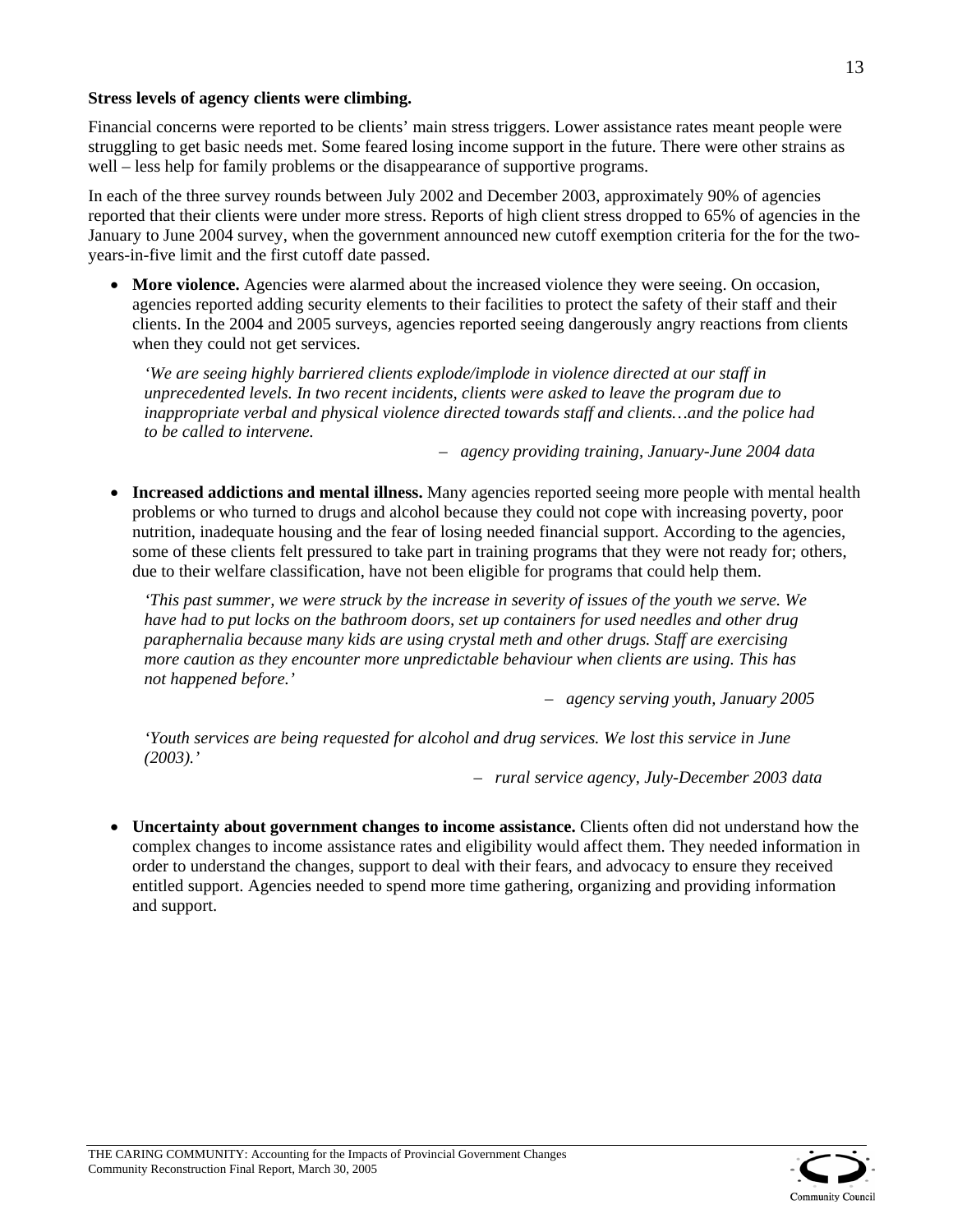# *Helpful Impacts*

Agencies noted a few positive impacts of provincial government changes. One agency noted in the fourth survey round that it might be too soon to identify positive outcomes and that more time may be required for them to emerge.

#### **Some clients were motivated to find work.**

Two or three agencies in each round of the survey noted that some of their clients had improved job search skills or found employment as a result of government policies geared to employment.

'*A couple of parents who were "forced" into training programs and had been on income assistance are now independent of the system.'* 

*– agency serving families, January-June 2004 data* 

*'Volunteers affected by funding cuts continue to network with each other, set goals, actively seek employment.'* 

 *– agency serving people with disabilities, January-June 2004 data* 

#### **Clients' stress and uncertainty were reduced when their income support remained intact.**

Agencies reported that after the provincial review of people with disability, several of their clients were relieved that they had been assessed as eligible for disability assistance. In the January to June 2004 survey, 9% of agencies reported reduced stress levels among their clients. During that period, the provincial government published an expanded the list of exemptions to the welfare two-years-in-five limit, and the first cutoff deadline passed with few people losing provincial assistance.

#### **The recent provincial announcement of an increase in disability benefits has been good news for people with disabilities.**

In January 2005 telephone interviews, two agencies reported they were pleased that support benefits for people with disabilities would be increased. Their clients with disabilities were also happy and relieved when they heard the announcement.

# **3.2 Personal Supports and Resources**

# *Harmful Impacts*

Agencies reported that individuals and families had a more difficult time getting help to become more selfsufficient as a result of provincial changes.

#### **Supports for many preventative programs for children and families were withdrawn.**

*'We've seen an increase in poverty, homelessness, and people returning to violent situations because of lack of resources for kids or parents. More hunger leads to lack of ability to learn and to poor behaviours at school. Less funding to the Ministry of Children and Family Development means less support for families to stay together and parents putting kids in care because they can't afford them.' – neighbourhood service agency, July-December 2004 data*

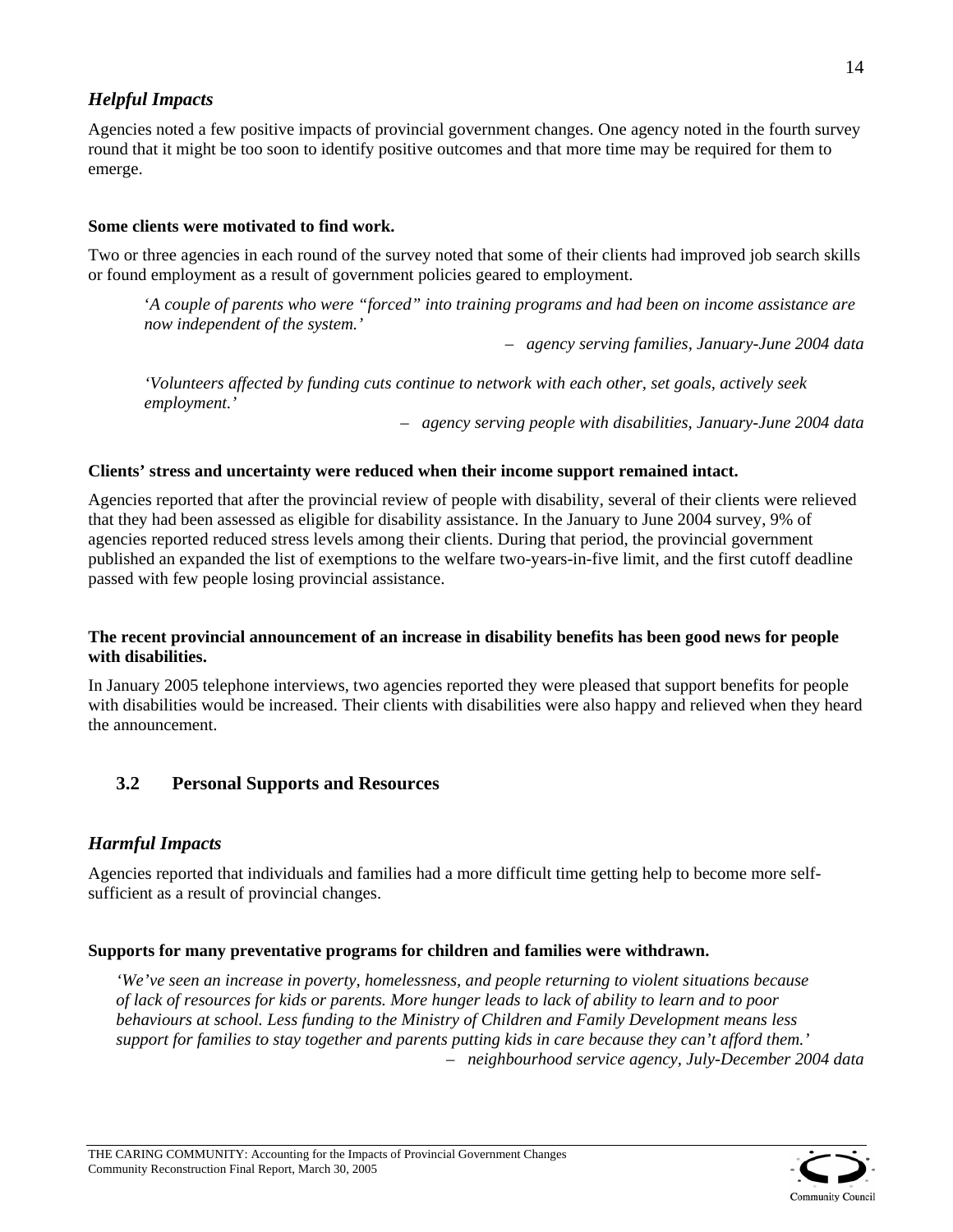The provincial government wants to keep families together, as do family-serving agencies. The most recent service plan for the Ministry of Children and Families includes this value: "We believe in the right and primary responsibility of families to protect and support the growth and development of children and youth."<sup>9</sup>

At the November 2004 meeting, agencies discussed their concerns that some government changes had been implemented without putting in place the requisite services for at-risk children and their families. Agencies were seeing fewer apprehensions of children at risk, but there was also less government support for their families. Lack of support in such situations can lead to crises for the overstressed parents and children. "It's the worst of both worlds," said one agency representative.

#### **Clients had reduced access to child care and to legal services.**

*'Single parents forced into low-paying jobs can't afford child care or get their basic needs met. This is not working for families.'* 

*– agency representative, November 2004* 

*'Women (survivors of abuse) are caught in a trap. All avenues of release are blocked by poverty and no legal representation.'* 

*– agency serving women, July-December 2003 data* 

In each survey round in the first two years, 35% or more of the agencies reported reduced child care access, and 39% or more reported reduced access to legal services. Women and single parents were hit hardest by these policy and funding changes.

Funding cuts to child care services and subsidies left many low-income families unable to afford quality child care and created significant difficulties for programs serving these lower-income families. After these cuts, many child care centres raised their fees. Low-income parents – particularly single parents or families with more than one young child – faced new financial barriers to accessing child care. A parent who has no access to affordable child care faces a barrier to employment.

A woman who has no access to legal services has difficulty disentangling from an abusive partner. According to a September 2004 report on the impact of cuts to legal services, "One of the criteria is that legal aid will only be provided for someone who is fearful for her safety and needs a restraining order…. Women who choose not to disclose violence because of their fear of repercussions by their abusers on them or their children…will not have access to legal aid."<sup>10</sup>

#### **People were not able to get in touch with personnel in government ministries and thus had a harder time getting information or help.**

*'Many government services are (now) not accessible for newcomer immigrants who are not equipped with the communication or computer skills to deal with call centres.' – immigrant-serving agency, July-December 2002 data* 

*'One client had six different financial assistance workers in the last year…. Clients who reach the Ministry of Human Resources call centre receive a worker number instead of a name.' – agency representative, November 2004* 

*'Communications from the Ministry of Human Resources to clients are not written in plain language, and agencies spend time interpreting for people who don't read well.' – agency representative, November 2004* 

As a result of ministry cuts, caseloads for social workers and financial assistance workers have grown larger. Restructuring has also meant that more government communication is channeled through call centres and

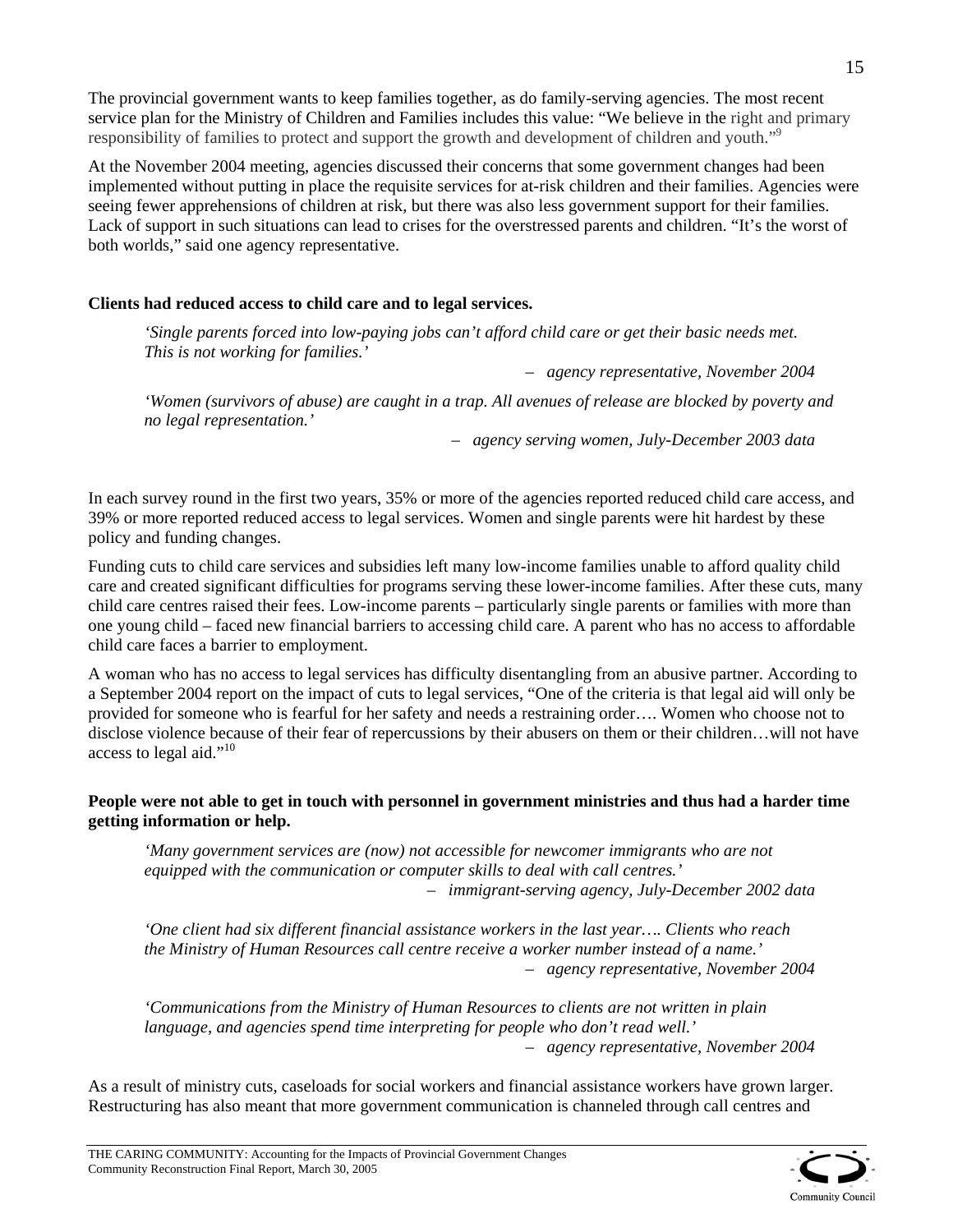websites. The shift to automated messaging and web-based information has occurred throughout bureaucracies and businesses, but such communication modes create particular barriers when one is poor, has limited literacy, lacks computer skills, or has limited access to a telephone or computer.

An agency representative at the November 2004 meeting said that it can be very hard for clients to access personnel in the income assistance offices. Workers want to phone clients back after contact, but often their clients cannot afford a phone. Agencies with employment training programs reported that sometimes program applicants had difficulty accessing their workers when they needed to in order to get through the ministry referral process.

#### **Vulnerable people seeking help felt more isolated, invisible, and unworthy.**

*'People struggling with challenges feel guilty or at fault.'* 

#### *– agency representative, November 2004*

Cuts to community services and programs and barriers to communication with ministries meant that vulnerable people were less able to access resources for help. As a result of uncertain or reduced funding, community service agencies could not promise to be there for clients in the future.

For many people, the disability review generated fear that they would lose the money they needed to survive and to cope with their specialized needs. Although only a small number of people were ultimately assessed as ineligible for benefits,<sup>11</sup> the review process created uncertainty and confusion. An agency noted in a January 2005 interview that some people with disabilities have become anxious again about possible future eligibility reviews. Agency staff spent time reassuring them that if nothing has changed for them, they will remain eligible.

In the November 2004 meeting and the January 2005 interviews, agencies expressed concern that some of their clients had made improvements but were not yet job-ready. Further support that they needed to become selfsufficient was not available. Clients who still had major employment barriers felt pressured to go into jobfinding programs or to get work. For these individuals, the results were increased frustration and failure. Agencies have suggested that their clients' time may have been better spent getting other types of support that prepared them for employment programs.

*'We have had more people reporting that they are not "allowed" to go back to school because they are supposed to be looking for work. Several people have had difficulty getting in to see social workers because the offices have moved.'* 

 *– agency providing educational support, January-June 2004 data* 

# **Supports for individuals with disabilities and their families were reduced.**

Eligibility changes for home care and long-term care and Pharmacare cut off access to those supports for many frail seniors and people with disabilities. Volunteer programs for people with disabilities were cut.

People with disabilities became more socially isolated because they lost their access to activity and volunteer programs. Disabled people and their families were reported to be using up their resources trying to provide all the care and support themselves, but they were 'quietly burning out.' Agencies for people with specific disabilities observed that requests for their small emergency funds had ballooned to new levels as people ran out of money – particularly clients who were not eligible for disability assistance.

# **Support was reduced for youth over 14, particularly those in situations of family breakdown.**

Agencies working with youth expressed concern that the reduction in the range of youth programs in the community was resulting in more youth and their families moving into the high-risk category, with the attendant criminal justice and mental health implications. Volunteer opportunities for youth – key avenues for developing life and job skills – were reduced through program cuts.

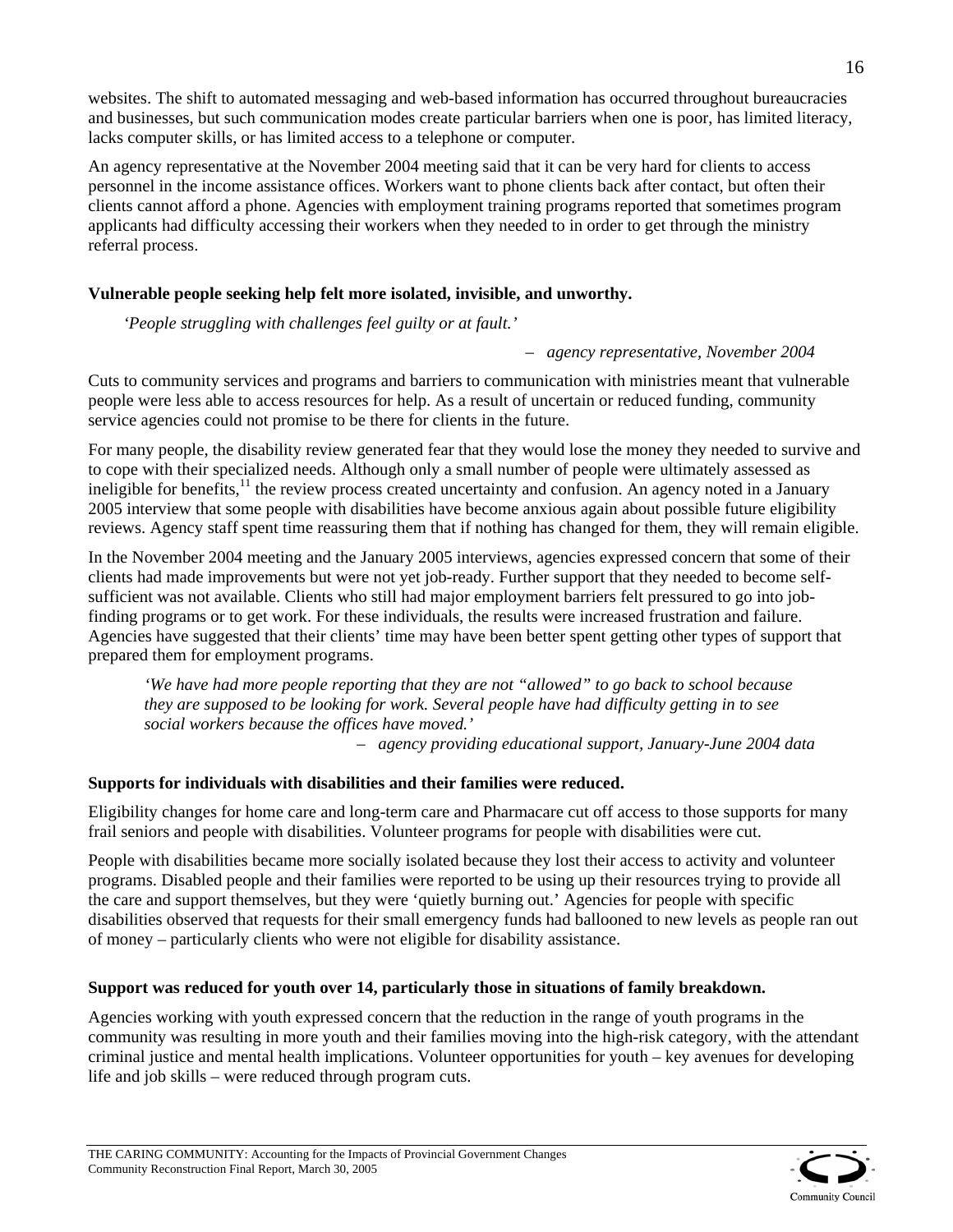*'The government needs to recognize problems with high-risk youth and pre-employment strategies. The leap from high-risk/high-need to pre-employment programs is too big…Their social competency is not there and they are exited from pre-employment programs very quickly. It's like taking them out of a wheelchair and expecting them to get up and walk out of the building.'* 

*– agency serving youth, November 2004*

### *Helpful Impacts*

Government support for specific populations had a positive impact on those groups of people, as reported by agencies working with those populations.

#### **Families of children diagnosed with autism received financial assistance for therapeutic programs**.

In a January 2005 telephone interview, an agency was pleased to report that the provincial government had confirmed in writing that they would continue to provide this assistance, even though a recent Supreme Court decision ruled that provinces were not required to pay.

#### **Increased access to medical equipment for people with physical disabilities was the result of a provincial funding change.**

A new subsidy was put in place in 2003 for residential installation of medical equipment. The agency could offer this service to low-income clients, which improved the lives of individuals and their families by decreasing financial stress when they were dealing with illness or death.

#### **The designation of a financial assistance worker to one specific agency received praise**.

A Ministry of Human Resources worker comes to the agency once a month to assist clients with applications and information. As a result, clients there feel that their unique needs are more likely to be addressed.

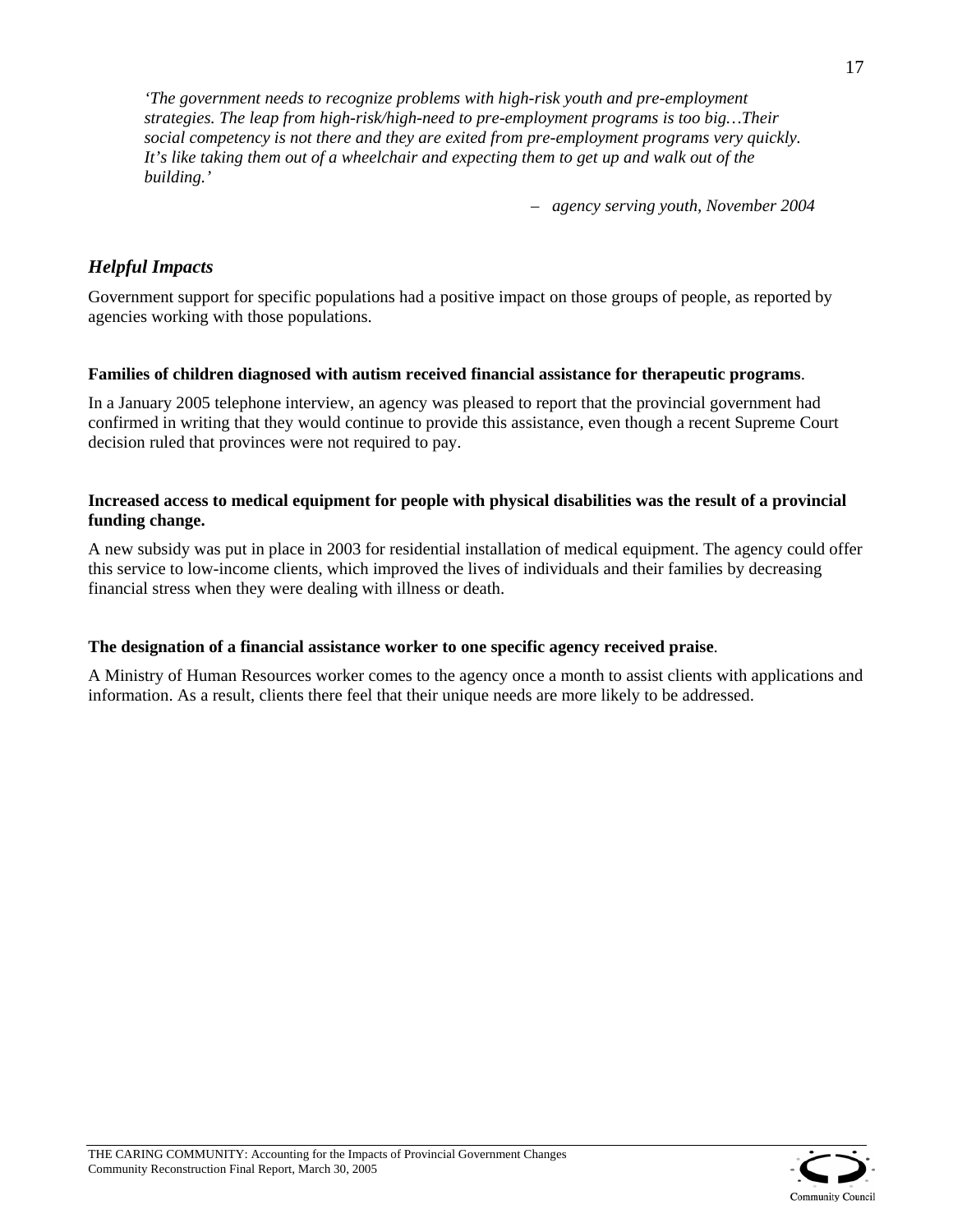# **4 IMPACTS ON THE COMMUNITY'S CAPACITY TO CARE**

Social service agencies in the non-profit sector care for the most vulnerable people in our community. They deal with people who often depend on government assistance in some form and who are vulnerable because of poverty, abuse, mental or physical illness, disability, addiction, racism, or other life situations. By the nature of their work, the agencies who took part in this project are strongly affected by any changes to government social policies and practices. Many of these agencies – though not all of them – rely on provincial funding to run programs and services.

Most agencies made key changes in their organizations as a result of provincial government changes. Significant internal changes related to provincial changes were reported by 89% of all participating agencies in at least one survey period, and 26% of all the agencies reported such related changes in all four survey periods. Agency reports indicated that overall, clients and services were negatively impacted in many ways by government changes. Few positive impacts were reported.

# **4.1 Harmful Impacts**

*'We are witnessing the deepening, cumulative negative impact of three main forces: restrictive legislation changes, the Ministry of Human Resources personnel's lack of adherence to administrative justice and procedural fairness in administrating the legislation, and the lack of provincial funding to the organization.'* 

 *– crisis service agency, July-December 2003 data* 

#### **Reductions to provincial supports for vulnerable populations had an extensive impact on community social services.**

Agencies reported seeing higher numbers of clients. Their clients were presenting new needs and more complex issues. Agencies had to revamp services and programs for their changing clientele. To deal with increased demands, agencies sometimes added new programs or services. When resources decreased, agency staff sometimes began seeing clients in groups rather than one-on-one.

#### **Underfunding undermined the effectiveness of community social services sector to meet the needs of vulnerable populations.**

*'We have seen a significant increase in service delivery as needs expand due to the cuts (agencies) are facing – increased needs for volunteers, for resources and information to support their volunteer programs, requests for assistance in coordinating training and support in connecting agencies who wish to share space or other resources.'* 

– *umbrella agency, July-December 2002 data* 

Community social and health services funding by the provincial government decreased significantly during the course of this research (See Section 5.1). Organizations made changes in response to provincial funding cuts, such as cutting staff or facilities costs. For example, from January to June 2003, 37% of agencies relocated or shared facilities; between July and December 2003, another 25% downsized their facilities. Smaller or shared facilities often meant cramped rooms and less privacy for clients.

Funding losses to agencies affected their provision of services for vulnerable populations in this community. Even agencies with no provincial funding reductions during this study made key organizational changes. Provincial policy changes that affected their clients and volunteers led to program and service adjustments, and agencies were unable to do long-term planning because they were uncertain about future funding.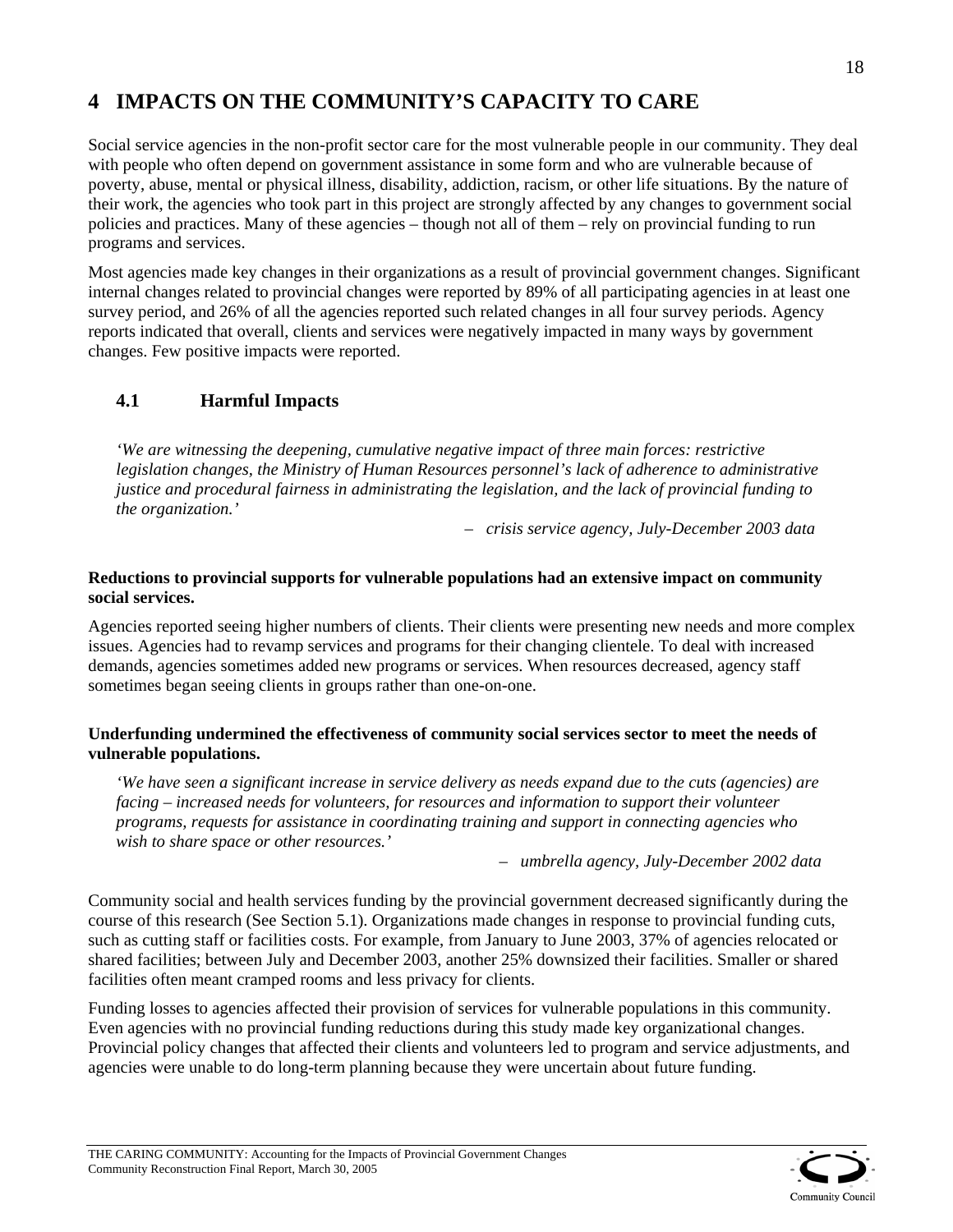| <b>Survey period</b>     | Percentage of agencies that reported<br>offering fewer programs and services |  |
|--------------------------|------------------------------------------------------------------------------|--|
| July 1-December 31, 2002 | 26% of 23 agencies                                                           |  |
| January 1-June 30, 2003  | 15% of 23 agencies                                                           |  |
| July 1-December 31, 2003 | 13% of 25 agencies                                                           |  |
| January 1-June 30, 2004  | 13% of 23 agencies                                                           |  |

**Table 4. Agencies that offered fewer programs and services due to provincial cuts** 

Agencies most frequently reported the following impacts of social services underfunding:

- **Growing gaps in the range of services and programs that support people to make a successful transition to self-sufficiency and away from dependence on government assistance.** Throughout this study, agencies noted the shrinking or disappearance of services and programs that had provided support to vulnerable populations. As Table 4 indicates, there were fewer community programs or services in each survey round to which agencies could refer their clients for help.
- **Increased pressures on agencies to work outside their mandates.** Referrals to agencies increased throughout the study. During July to December 2003, 60% of the agencies reported receiving more referrals, and 26% received more referrals during January to June 2004. Agencies experienced higher levels of demand for services. Agencies reported that their clients, other agencies, police, hospitals, and even provincial government ministries began asking individual organizations to provide services that used to be available elsewhere in the community. Many agencies could not meet these new pressures to expand their services because of liability risks for exceeding their mandates. When more and more clients were coming with increasing survival needs such as hunger and homelessness, agency staff became traumatized when unable to provide adequate solutions for the crises they were seeing.

*'We get calls from women who don't know where to turn and hope we can help. Unfortunately, most are unsuitable for our program because their situation is so dire.' 'Staff are burnt out and demoralized.'* 

– *agencies serving women and rural areas, July-December 2003 data* 

• **Agencies stretched beyond their capacities.** Agencies had fewer resources of all kinds – money, staff, volunteers, facilities, programs, energy and time – to meet the growing needs of vulnerable populations. The quality of their services were affected. Table 5 shows that wait lists for services and programs grew as agencies struggled to keep up with the demand.

*'Provincial changes in April of 2002 continue to affect our client base, resulting in a higher volume of client contacts.'* 

*– family-serving agency, January-June 2003 data* 

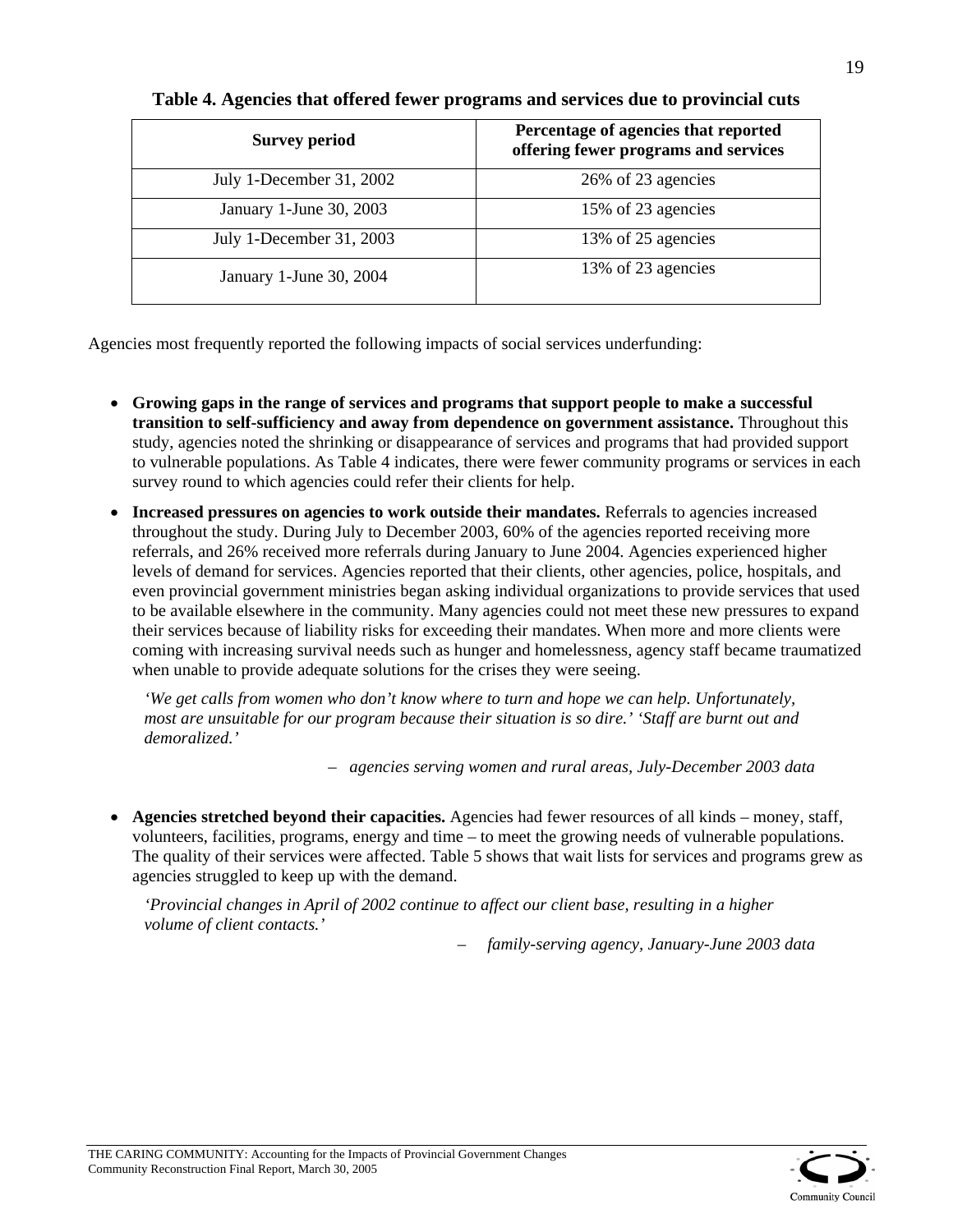| <b>Survey period</b>     | Percentage of agencies that reported longer wait lists<br>due to government changes |  |
|--------------------------|-------------------------------------------------------------------------------------|--|
| January 1-June 30, 2003  | 45% of 23 agencies                                                                  |  |
| July 1-December 31, 2003 | 55% of 25 agencies                                                                  |  |
| January 1-June 30, 2004  | 35% of 23 agencies                                                                  |  |

### **Table 5. Impact on agency wait lists**

#### **Changes in provincial ministry contracting processes impeded service delivery.**

*'The province moved to Requests for Proposals, they are realigning how they deal with requests for changes to contracts. We asked for more money as our services have been overwhelmed, but instead of responding to our request, they invited other providers to submit requests… The result? No one received extra funding, and client wait lists are not reduced.'* 

– *immigrant-serving agency, July-December 2003 data* 

Some changes were implemented without sufficient planning and time to effect an orderly transition, resulting in confusion, uncertainty and inefficiency. Some disorganization is to be expected with big bureaucratic changes, but even in later data collection rounds, agencies expressed frustration about time wasted dealing with persistent problems in contracting processes. Impacts reported during the study included:

- **Repeated short-term extensions of ministry funding.** Agency services were disrupted when the funding ministry did not notify about contract approvals until the last minute. Agencies reported receiving multiple contract extensions for three or six months because new contracts were not ready.
- **Long, complex, repetitive and confusing funding application guidelines.** Current provincial requests for proposals for community services and programs required equally long, complex proposals. Some agencies questioned the efficiency of the government's shift to such costly and time-consuming competitions. They noted that their expertise and record of successful service provision should receive more consideration. The new proposal formats require days to prepare, without compensation for that time. Small organizations do not have the funds to hire professional proposal writers, so they are at higher risk of losing to larger, more resourced organizations or businesses.
- **Performance-based payment schedules and contract requirements.** These kinds of contracts gave an advantage to institutions or businesses with large capacity over small, community-based non-profit agencies. Contract payment systems shifted from upfront advances with a percentage held back until outcomes were confirmed. Small organizations do not have the cash flow to be able to operate at a deficit while they wait for the outcomes funds to be released.

 *'This is a performance-based contract, and if the Ministry does not refer clients or the clients don't follow through, we don't get paid. We received only 32% of the clients we contracted for, and in turn, only 32% of the revenues anticipated.'* 

*– umbrella agency, July-December 2003 data* 

#### **Government communication with agencies deteriorated.**

As the provincial government reshaped its role and those of its community partners in delivering public services, community social service agencies reported that they were rarely consulted. When there were problems, services were disrupted for agency clients.

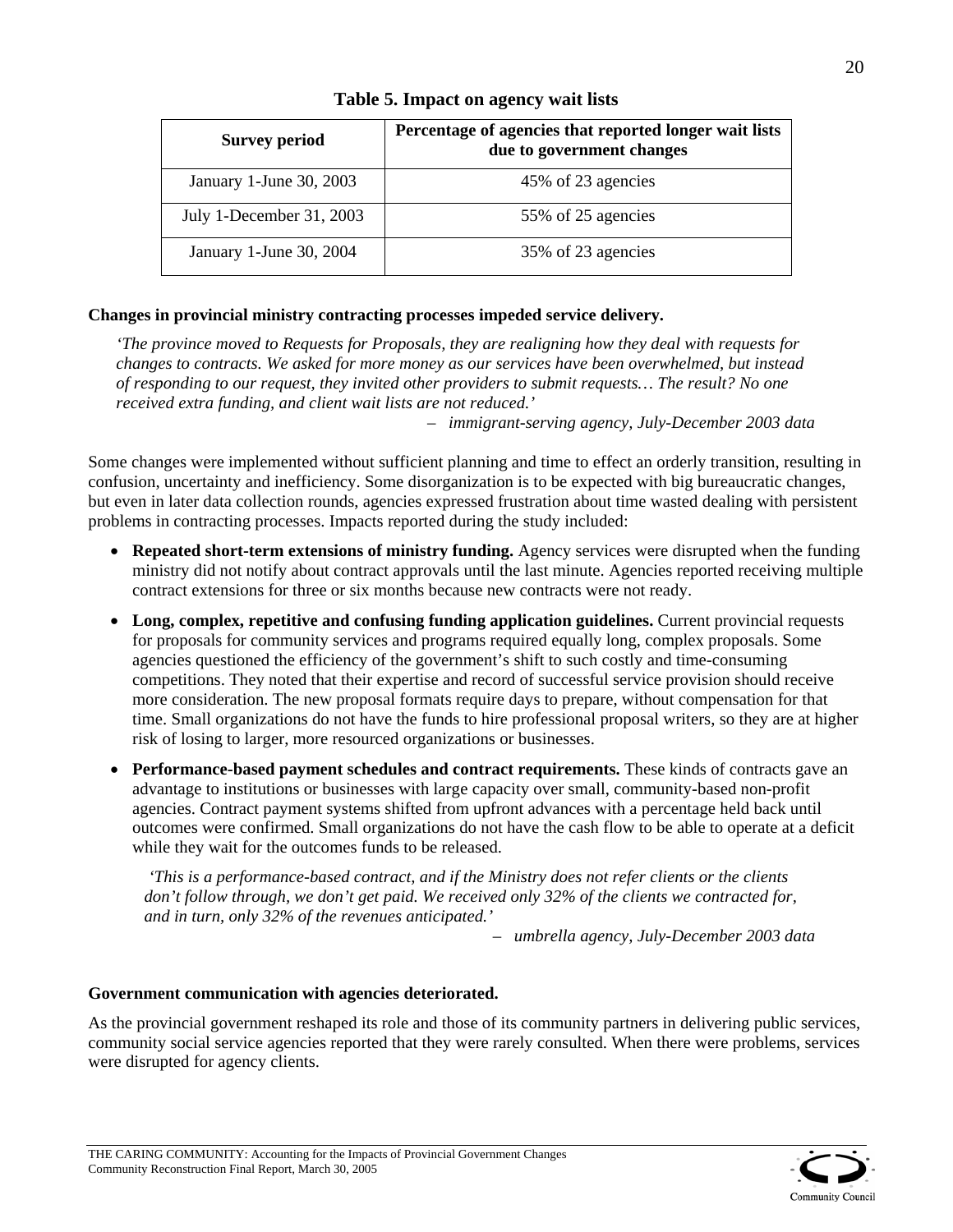Restructuring changes and their impacts on agencies included the following:

- **Reduced consultation with government.** Agencies reported that provincial ministries did not provide enough information about changes in procedures and did not adequately discuss new expectations around contracting for service delivery before, during, or after changes were imposed.
- **Problems with web-based communication.** Ministries issued standard recommendations to 'check their websites' rather than discuss new initiatives. This practice sometimes resulted in communication gaps. For example, in January 2005, one agency noted that key information for a funding application was not up-todate on the ministry website. By chance, they learned that a requirement had changed – after they had already submitted their information and the deadline had passed.
- **Crucial communication lags.** Agencies reported that calls or emails were often not returned in a timely manner by staff of various ministries, even on key issues such as impending deadlines for funding renewal.
- **Inflexible, narrow ministry client referral and approval.** Provincially funded community programs for income assistance recipients required that applicants receive ministry referral and approval. One agency cited situations in which the responsibility for a contract shifted to another ministry during the transition, and the client referral system broke down. Agencies wanted the ministries to respond to their concerns and work with them to develop more effective referral processes and relationships.

# **4.2 Helpful Impacts**

Agencies reported the following positive impacts of provincial changes on the community social services sector.

**New partnerships and alliances were formed among agencies and with businesses.** 

*"The non-profit sector is working together much more cooperatively and sharing resources far better these days.'* 

 *– family-serving agency, January-June 2003 data* 

Throughout this study, agencies reported growth in partnerships with other groups in the community in response to government changes. Agencies connected with other organizations to apply for funding, share resources, or provide new services and programs. They united around common issues to better meet the needs of their clients. New partnerships were reported by 48% of agencies during January to June 2003, 42% in the July to December 2003 and 17% in January to June 2004.

| <b>Survey period</b>     | Percentage of agencies that reported<br>forming new partnerships |  |
|--------------------------|------------------------------------------------------------------|--|
| January 1-June 30, 2003  | 48% of 23 agencies                                               |  |
| July 1-December 31, 2003 | 42% of 25 agencies                                               |  |
| January 1-June 30, 2004  | 17% of 23 agencies                                               |  |

#### **A few agencies entered into longer-term provincial funding contracts.**

For example, in the July to December 2002 survey, one agency reported signing a three-year provincially funded contract for their work with families. A longer funding cycle is a more efficient and less costly way to deploy resources, say the agencies. It provides the stability of more secure core funding and frees agencies to

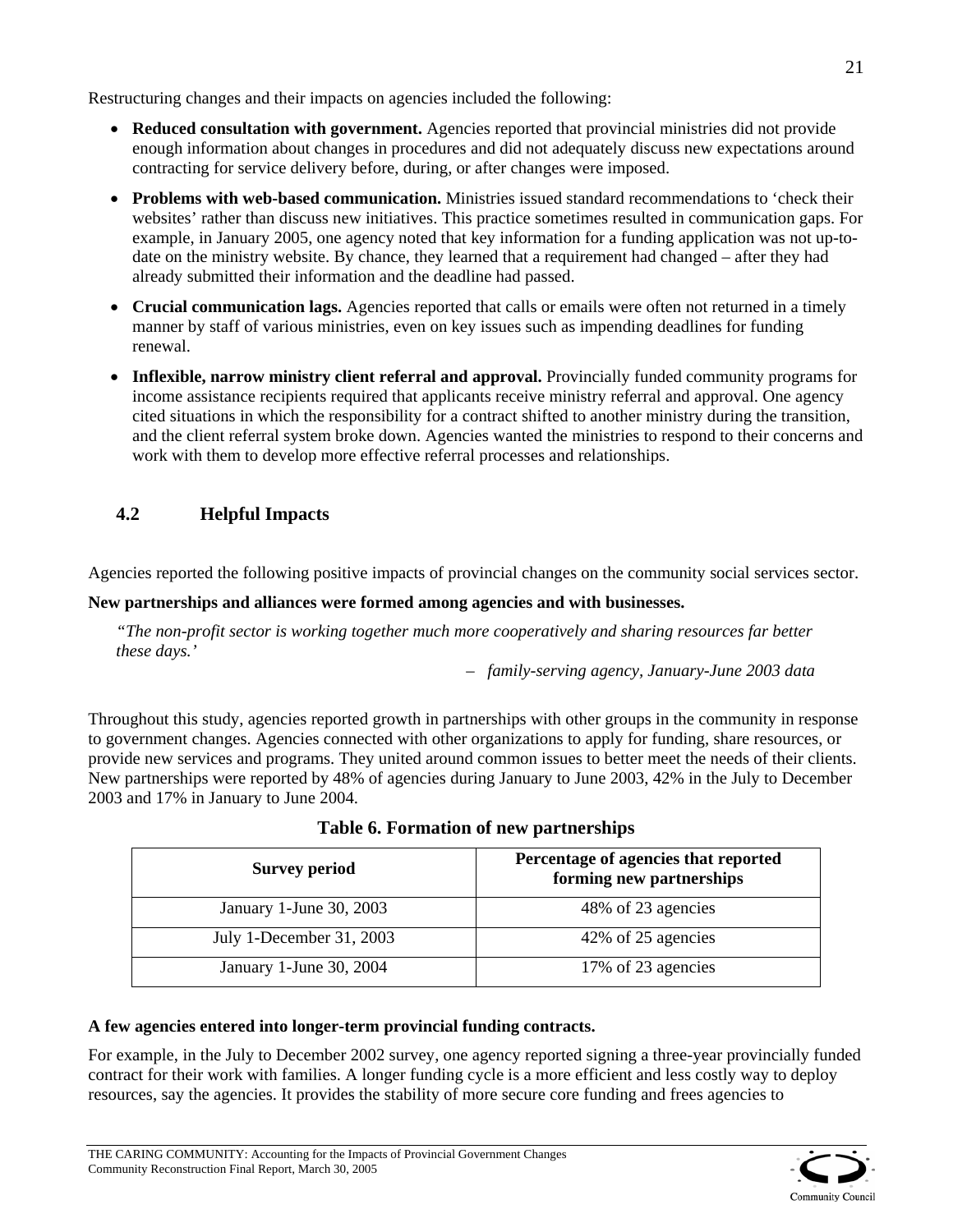concentrate on service provision. In contrast, other agencies reported that their contracts had become more shortterm and project-focused during this government's term.

#### **Uncertainty decreased somewhat for agencies funded by the Ministry of Children and Family Development.**

During the first year of the survey, family-serving agencies reported that they were not getting clear information from the Ministry of Children and Family Development about funding or policy changes and their implications. The uncertainty put strains on service delivery to children and their families. In late 2003, that ministry communicated plans for future funding of community services – what would be funded and how much funding would be cut. With this information, agencies serving children and families could develop more accurate service plans.

#### **New programs and services were developed.**

New client needs and changing funding parameters compelled some agencies to create new programs or modify old ones. However, these positive initiatives came with a cost, as staff were often stretched to the breaking point in developing and implementing these changes.

#### **A few agencies saw promise in provincial shifts toward more on-line access.**

One agency indicated that staff could assist clients more easily with on-line application forms. However, other agencies were concerned about additional staff time required for such assistance. A few agencies anticipated that on-line information and post-secondary courses would provide better access and more independence to their clients with disabilities. Other agencies, however, expressed concerns about the barriers to access that required computer availability and computer literacy as well as high-level English and literacy skills.

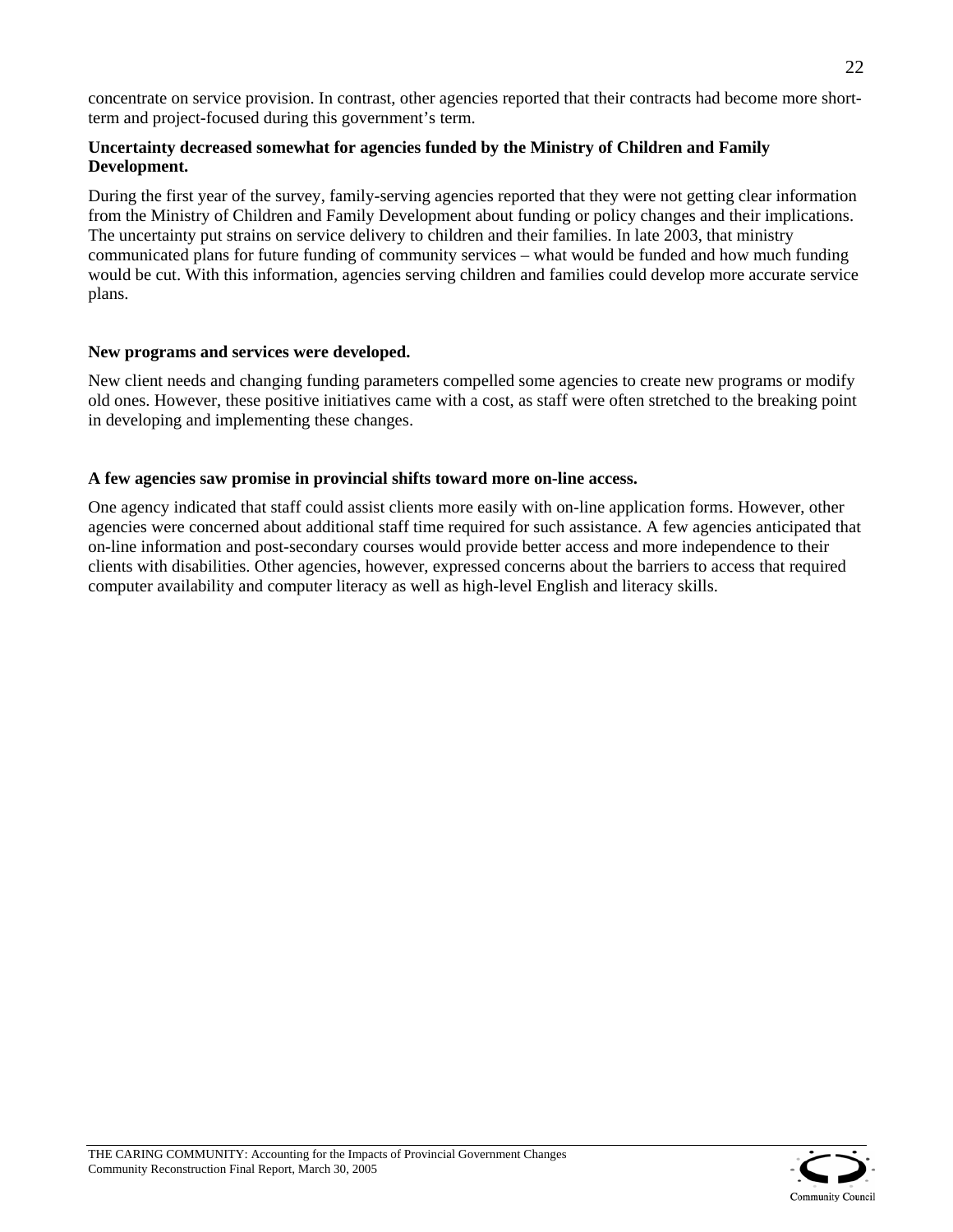# **5 SPECIFIC IMPACTS ON COMMUNITY SOCIAL SERVICES**

### **5.1 Funding**

#### **The majority of participating agencies reported provincial cuts to their funding.**

Agencies reported numerous changes in their provincial funding:

- Almost two-thirds of agencies—63%—reported at least one funding reduction.
- Almost one-third—30%—reported more than one funding reduction.
- One agency lost all its provincial funding.
- Two-fifths of agencies reported funding increases (but more than half of these same agencies also had funding cuts.)

Most funding increases were short-term, one-time-only contracts and did not meet long-term funding requirements. Less than half the agencies reported that they kept or returned to similar levels of provincial funding. Agencies described the key impacts of provincial funding cuts on their operations as inability to engage in long-term planning, canceling or downsizing of programs and services and downsizing of staff.

The agencies received also received funding from other sources. Findings from this study indicate that a significant proportion of the agencies received less funding for their total operational budget and thus had less money for providing services to vulnerable people in the community. In the four surveys covering July 2002 to June 2004, 63% (17/27) of the agencies participating during that time reported at least one period in which their total funding decreased. One-third (9/27) of the agencies reported at least one period in which their total funding decreased but no periods in which their total funding increased.

#### **As provincial sources of money disappeared or seemed uncertain, agencies stepped up their efforts to secure other funding.**

It is risky to rely on only one funding source. However, small agencies rarely have the capacity to seek and secure sustainable diversified funding sources. Moreover, some of their services are not as likely to appeal to individual donors or fit funders' criteria. Donors often want their money go directly to clients, not to core agency costs such as salary, rent or supplies.

A few agencies reported that extra fund-generating efforts paid off. They were able to maintain funding levels through successful fundraising campaigns or grants from other funders. The United Way of Greater Victoria readjusted their Funding Distribution Plan in response to new community needs after government cuts to agencies. One of United Way's 2004 reports notes, "As much as we would like to report that health and social issues are being adequately addressed, the non-profit sector and the people utilizing the services of the sector are still feeling the effects of the cutbacks, eligibility shifts and downsizing."<sup>12</sup>

Stepped-up appeals for donations mean that agencies are steadily increasing their competition with other agencies and causes in the community. They are afraid that 'compassion fatigue' will set in and people will reach their giving limit. When other funding sources made cuts, some agencies found themselves in even greater funding crisis.

Agencies frequently reported that too much staff energy and time was being diverted from work with agency clients to fundraising. Agency staff job descriptions were not aligned with increased fundraising activities. Staff were more stressed because they were torn between serving the people most in need and raising money so that they could continue to do the work.

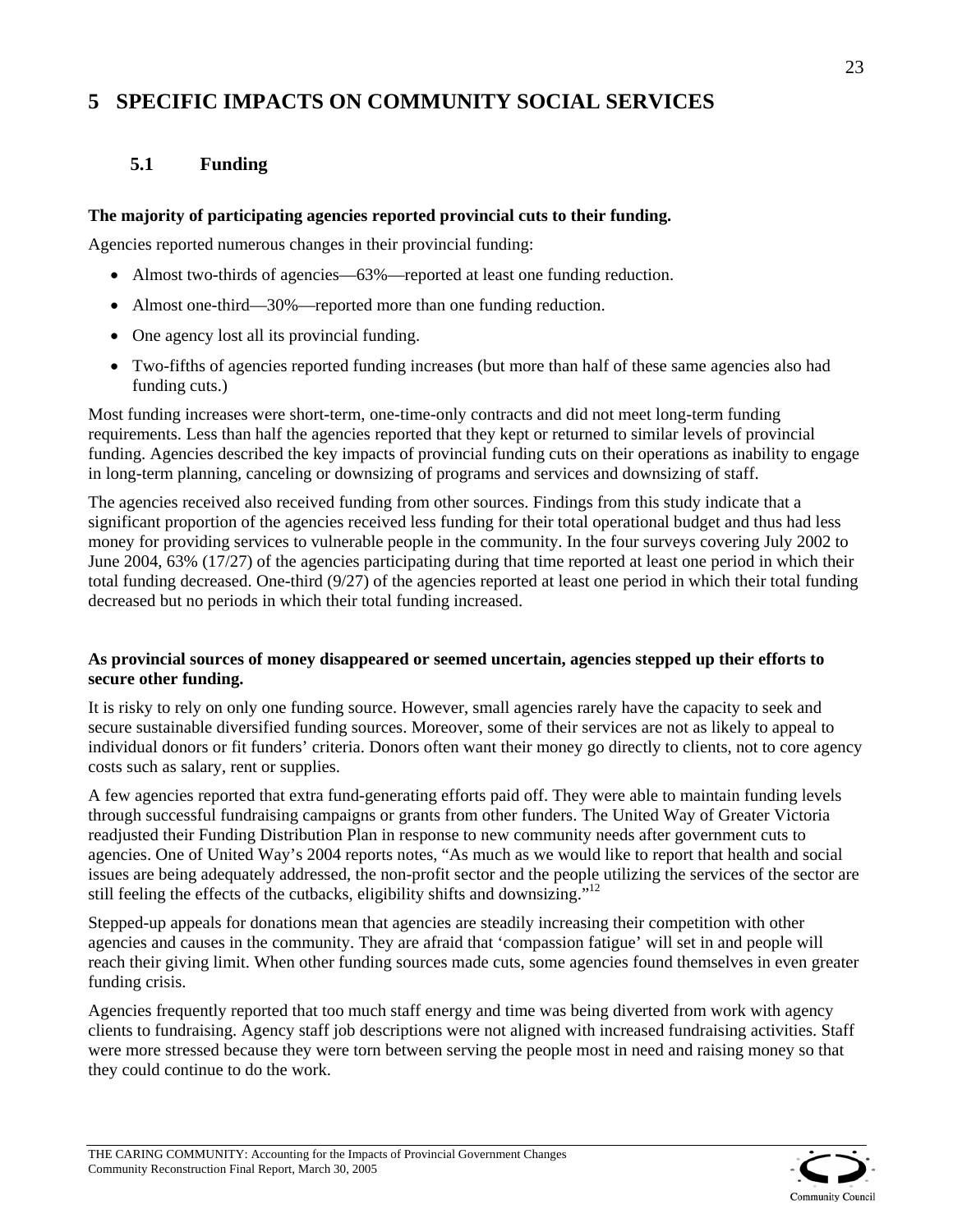### **5.2 Personnel**

#### **Agencies often downsized their staff in response to actual or expected funding cuts.**

*'A key agency change was reduction in staff hours because core funding was reduced and/or because of concerns regarding core funding.'* 

– *agency serving people with disabilities, January-June2003 data* 

*'We started a Ministry of Human Resources funded Training for Jobs program and had to lay off staff in December, then bring them back slowly as the program referrals picked up. Training for Jobs is a performance-based contract, with no advance of funds, which means staffing can only be undertaken as clients are referred and accepted…In May and June, we had to warn these same staff that they might have to take layoffs as the clients completed their programs…Our agency decided not to submit a proposal (for another performance-based contract) because the cash-flow issues would be unmanageable.'* 

 *– employment training agency, January-June 2003 data* 

Most agencies reported heavier workloads for staff. Staff were taking on more roles and volunteering more time in order to get the work done. Agencies with performance-based provincial funding contracts found it particularly difficult to keep staff.

#### **Provincial changes affected the levels of staff stress, uncertainty and morale.**

*'The cutting of core funding has meant staff stretching to cover the yawning chasms that were opening up around service provision…People are tired, burned out, starting to get sick and stressed.' – agency serving women, January-June 2004 data* 

Stress and uncertainty remained high in most agencies (See Table 7). An agency reported in January 2005 that morale had just dropped sharply at the news of another provincial funding cut. Agencies consistently reported that the cumulative negative impacts of overload since 2002 were resulting in increases in stress-related illness and burnout.

- More clients were coming to many agencies, meaning staff were faced with stretching to respond to them or turning them away.
- As people became more frustrated and desperate, staff had to deal with new violence and safety issues for themselves and other clients.
- Staff reductions meant that the frontline work of helping their clients was hindered by having to take on new duties, including fundraising and the work of staff who had left.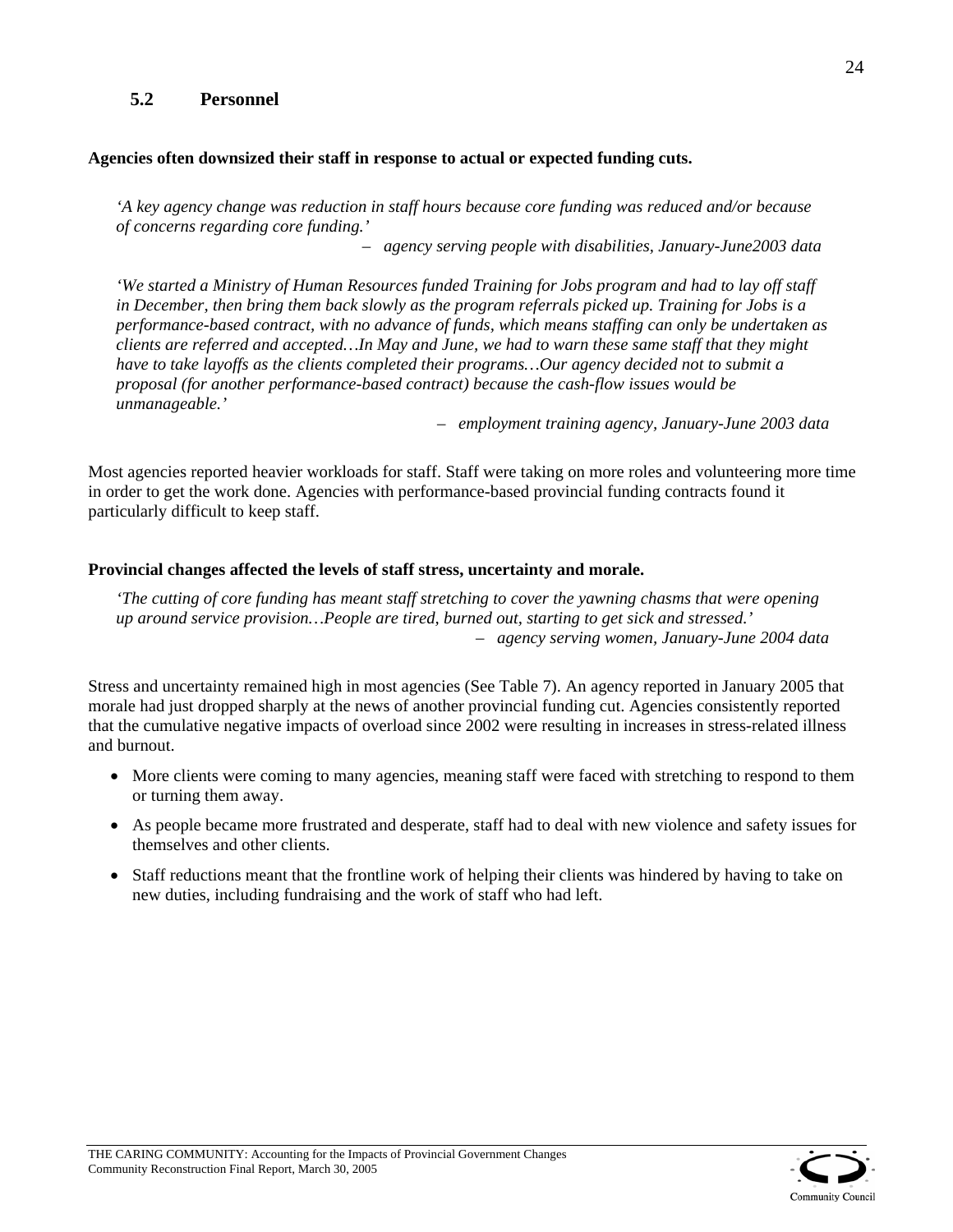|                             | Percentage of Agencies Reporting the Change in<br>Work Climate |           |            |  |
|-----------------------------|----------------------------------------------------------------|-----------|------------|--|
| Factor                      | $Jan-Jun03$                                                    | Jul-Dec03 | Jan-June04 |  |
| Staff uncertainty increased | 61%                                                            | 58%       | 48%        |  |
| Staff stress increased      | 74%                                                            | 46%       | 44%        |  |
| Staff morale decreased      | 43%                                                            | 29%       | 26%        |  |

### **Table 7. Change in work climate factors**

When agencies had more information and certainty about future funding, the work climate usually improved. For the January to June 2004 reporting period, agencies funded by Ministry of Children and Family Development reported that uncertainty decreased and morale went up.

### **5.3 Volunteers and Students**

*'Although the government said that they wanted volunteers to take up the slack in the social service sector, cuts to volunteer services made this impossible. It assumed that volunteers didn't need infrastructure/management. The agenda…meant a return to volunteers with no training. This creates huge safety and risk factors.'* 

 *– agency representative, November 2004* 

Agency support from agency volunteers, practicum students and co-op students was impacted in several ways.

- Fewer and busier staff meant less capacity to supervise or train volunteers or students.
- Higher levels of independence, skills and capabilities required of volunteers and students meant a narrower range of people that could be involved.
- Funding cuts to specific volunteer programs or subsidies blocked agencies from providing youth and people with disabilities with pre-employment experience and community involvement.
- Volunteers from vulnerable populations (low income, people with disabilities, women, single parents, students) were themselves affected by cuts and no longer had the resources or energy to volunteer or were required to find paid work rather than volunteer.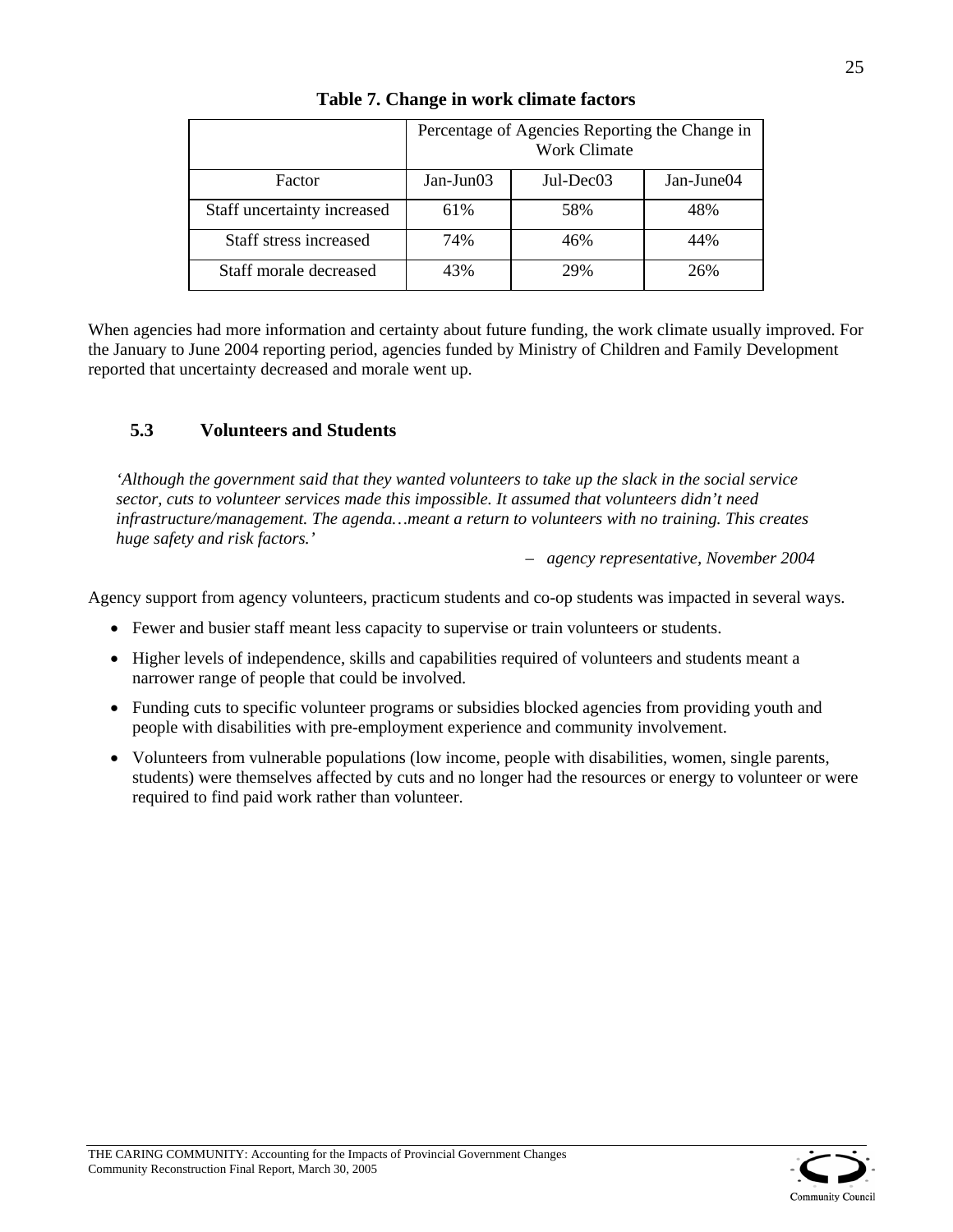# **6 REBUILDING THE COMMUNITY'S CAPACITY TO CARE**

Participating agencies identified key steps necessary to repair the impacts of government changes. The provincial government can become accountable for the impacts of changes by acting on the following recommendations.

# **6.1 Increase Personal Income for Vulnerable Populations**

Increase income assistance benefit rates and remove restrictions to eligibility that prevent individuals and families from meeting their basic needs and achieving sustainable self-sufficiency. This could include:

- Raise benefits and supplements, such as shelter and support benefits, and improve supplements, such as dental and eye exam coverage, homemaker services and crisis grants, to a level of support that ensures people's survival needs are met and that children and adults are not hungry, homeless, or without basic medical care.
- Remove eligibility criteria that cause undue hardship to people at risk, such as rigid program eligibility criteria, the three-week wait and the requirement of two years' consecutive work experience for first-time income assistance applicants.
- Provide a greater range of support to assist individuals in attaining long-term self-sufficiency and making the transition from welfare to employment. This could include one year of additional transition-to-work supports – particularly for single parents – such as earnings exemptions, allowing part-time work on assistance, paying MSP premiums and ensuring access to affordable child care.

# **6.2 Provide Adequate and Appropriate Support for Vulnerable Populations**

Build a provincial strategy for meeting the needs of hard-to-serve clients and those who are falling through gaps in the social safety net. This could include:

- Revise assistance classifications to include individuals who need supportive programs and services but who are presently excluded. Some people with significant barriers to attaining self-sufficiency are currently ineligible for classification as Persons With Disabilities or Persons with Persistent Multiple Barriers. For example, they may have Fetal Alcohol Spectrum Disorder or an erratic mental health condition but are not eligible for disability; they may still be recovering from an addiction; they may be trying to leave prostitution. 'Quick-fix' programs are not sufficient in such cases. Some individuals are not even eligible for current programs. Others do qualify but cannot achieve the program outcomes because they need more long-term support.
- Remove access barriers to legal aid that have prevented women and children from extricating themselves from abusive situations.
- Provide more counseling, rehabilitation, housing, living skills training and other such support for people with mental health and addictions problems, more and more of whom are hungry, homeless, and without treatment or help.

# **6.3 Strengthen the Community's Capacity to Care**

Work cooperatively with the community social services sector to develop practical strategies for rebuilding community capacity to meet the needs of its most vulnerable citizens. This could include: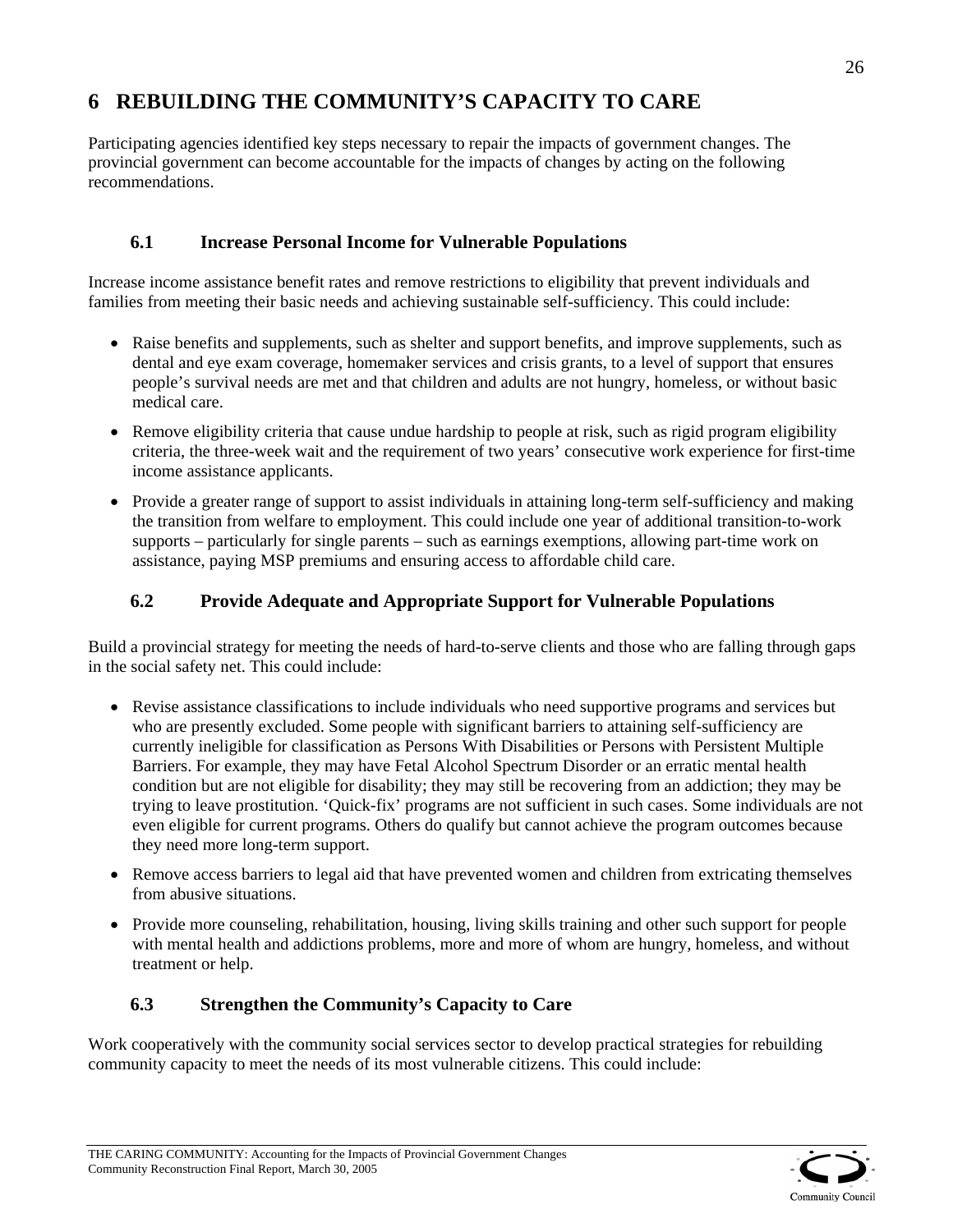- Assess the impacts of policy and funding changes, both short and long-term, on citizens and on the whole community.
- Work with community agencies and the people most directly affected to plan policy changes and determine projected impacts before implementing changes.
- Provide more stability for agencies to plan and implement services, such as establishing longer term funding contract cycles and rationalized funding processes. This would allow service providers to more effectively balance the use of their limited resources between serving their clients, administrative requirements and fundraising.

# **7 CONCLUSION**

The findings of the Community Reconstruction Project show that boards, volunteers and staff of community agencies are deeply committed to providing effective support to the people whom they are mandated to serve. The past three years have been very difficult. The demand for services has increased and become more complex. The capacity of the agencies to fulfill their mandates has been reduced.

In order to move forward, community agencies look forward to working more collaboratively with government to rebuild the community's capacity to care.

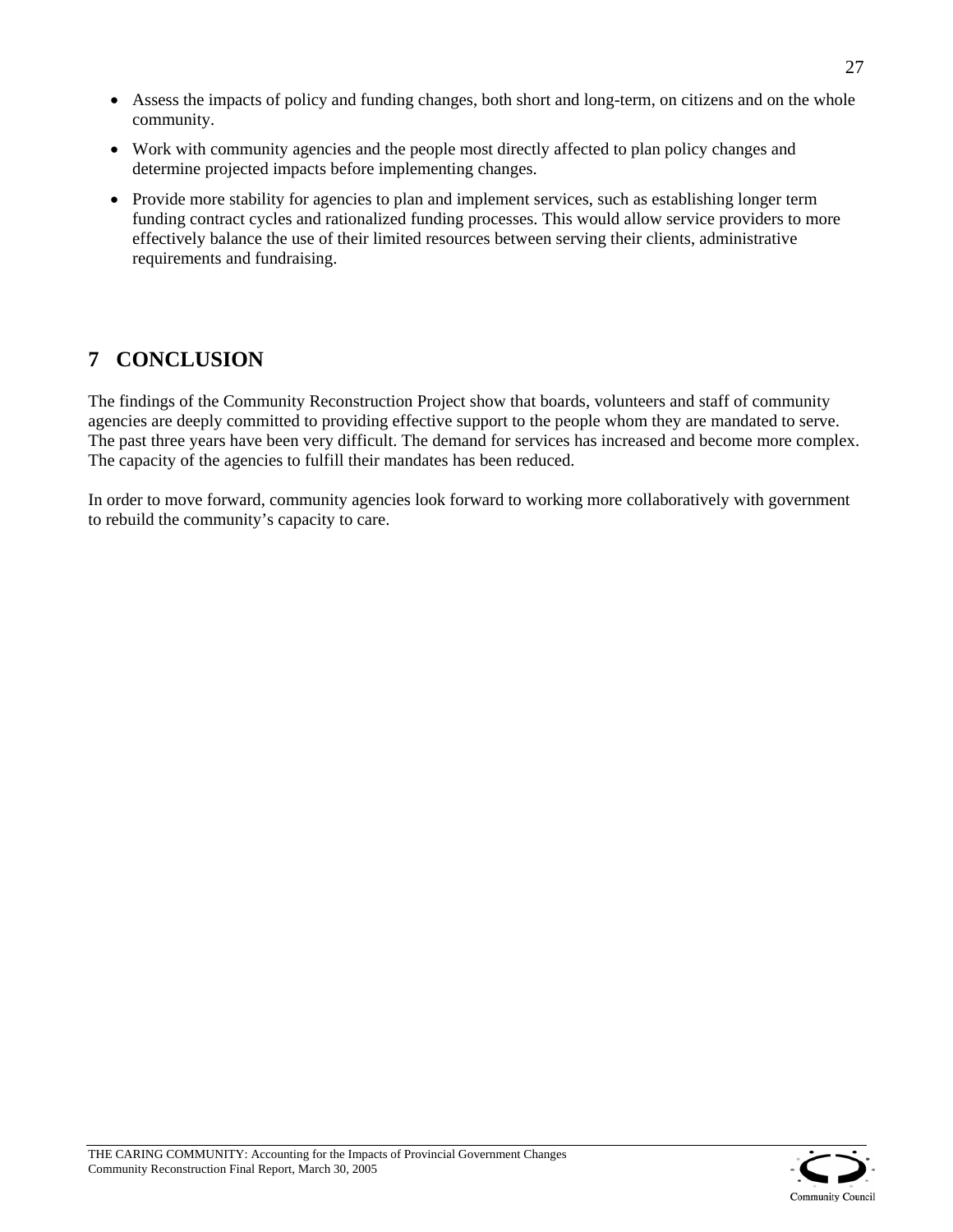# **8 ENDNOTES**

 $\overline{a}$ 

 $<sup>1</sup>$  Survey questionnaires for this project available in Community Reconstruction Resource Manual at the Community</sup> Council Office, 1144 Fort St., Victoria, BC V8V 3K8.

 $^{2}$  Full reports and report summaries available at http://www.communitycouncil.ca

<sup>3</sup> BC Liberal Party. (2001). "*A New Era for British Columbia: A Vision for Hope and Prosperity for the Next Decade and Beyond*."

<sup>4</sup> Government of B.C. Ministry of Human Resources. (2003). *BC Employment and Assistance Manual 2003*. Section 7.13.

 $<sup>5</sup>$  Employment and Assistance Act, Chapter 40</sup>

Employment and Assistance Regulation

Section 27 Time Limits for Income Assistance

BC Employment and Assistance Manual

7.9 Eligibility - Other Income

7.13 Eligibility – Requirement for Two-Year Financial Independence Test

14.1 Disability Assistance & Health Supplements

Deputy Minister's September 30, 2002 Manual Amendment Letter No. 7 2002/2003

Employment and Assistance for Persons with Disabilities Act, Chapter 41

Employment and Assistance for Persons with Disabilities Regulation

Ministry of Human Resources, BC Employment and Assistance Rate Tables –

www.mhr.gov.bc.ca/mhr/rates.htm

Copies of current provincial legislation and the legislation in place when the current government took office may be found in the Community Reconstruction Resource Manual at the Community Council office, 1144 Fort St., Victoria B.C. V8V 3K8

<sup>6</sup> The list of exemptions to the welfare time limit may be found in the Community Reconstruction Resource Manual at the Community Council office, 1144 Fort St., Victoria B.C. V8V 3K8

<sup>7</sup> Child Care Subsidy Act, Chapter 26

Child Care Subsidy Regulation

Provincial funding for child care decreased by \$42 million between 2001/02 and 2004/05 (Child Care Advocacy Forum) and introduced greater restrictions on eligibility for child care subsidies for low-income families. In recent months, the Province has announced its intention to put \$33 million back into child care funding, primarily through the subsidy program.

Cuts were also made to services for people with disabilities, such as medical supplies and transportation assistance early in this government's mandate; recently the Province has announced an increase in monthly benefits for persons with Disabilities

Ministry of Human Resources Fact Sheet November 8, 2004 – Rate Increase – Persons with Disabilities Child Care Subsidy Act Chapter 26

Child Care Subsidy Regulation

Ministry of Children and Family Development, News Release October 26, 2004

Legal Services Society Act Chapter 30

Office of the Auditor General. *Audit of the government's review of eligibility for disability assistance. 2003/2004 Report 6* 

<sup>8</sup> Community Council of Greater Victoria and Quality of Life CHALLENGE, *The Indicator*, January 2005, p. 6. Attached.

<sup>9</sup> Government of BC. (February 2005). "Vision, Mission and Values," from *Ministry of Children and Family Development Service Plan 2005/06-2007/08*.